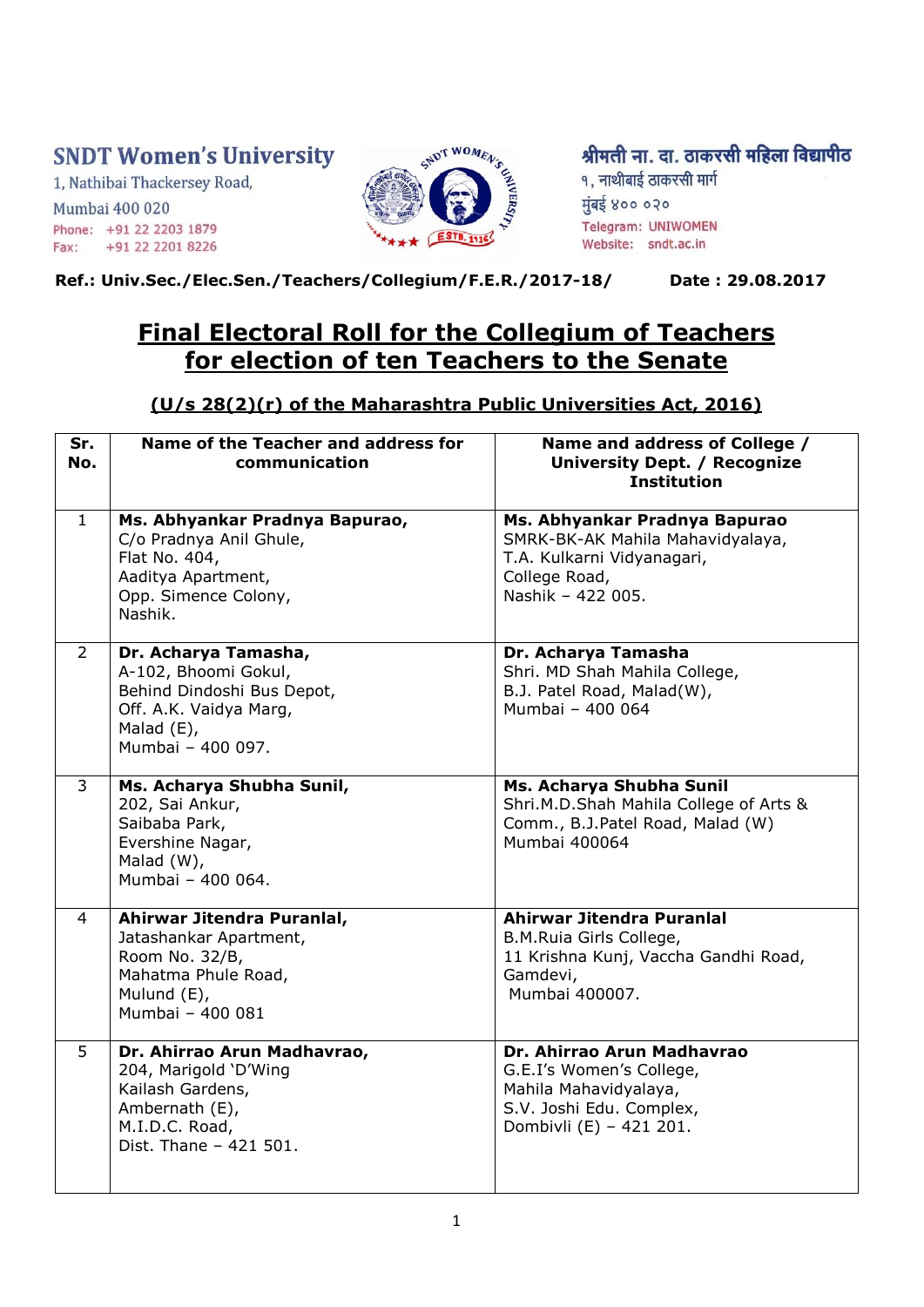| 6  | Mrs. Ambre Pradnya Prashant,<br>A/502, Gorai Chinmay CHS,<br>Plot No.3, Near Gorai Bus Depot,<br>Borivali (W),<br>Mumbai - 400 091.        | Mrs. Ambre Pradnya Prashant<br>Dr. B.M.N. College of Home Science,<br>338, R.A.Kidwai Road<br>Matunga - 400 019.                                       |
|----|--------------------------------------------------------------------------------------------------------------------------------------------|--------------------------------------------------------------------------------------------------------------------------------------------------------|
| 7  | Dr. Apte Rekha Dattatray,<br>Amit Apartment,<br>Sambhare Road,<br>Gao Bhag,<br>Sangli - 416 416                                            | Dr. Apte Rekha Dattatray<br>Smt. C.B.Shah Mahila Mahavidyalay,<br>Ratansi Nagar,<br>Sangli - 416 416                                                   |
| 8  | Mr. Ansari Mohd.Shahid Ansari,<br>Room No.3, Ashok Nagar,<br>Hill No.3 Samata Chawl,<br>Near Rathod Medical Kamani,<br>Kurla (W) - 400 070 | Mr. Ansari Mohd. Shahid Ansari<br>Smt. Maniben M.P.Shah<br>Women's College of Arts and Commerce,<br>R.A. Kidwai Road,<br>Matunga,<br>Mumbai - 400 019. |
| 9  | Ms. Arote Asawari Mandar,<br>601-602, Devmadhavan,<br>B.P.S.X. Road No.4,<br>Off. Devidayal Road, Mulund (W),<br>Mumbai - 400 080.         | Ms. Arote Asawari Mandar<br>Shri. M.D.Shah Mahila College,<br>B.P. Road, Malad (W),<br>Mumbai 400064                                                   |
| 10 | Mr. Awate Bhimsen Eknath,<br>At. Post - Valgud,<br>Tal. Hatkanangle,<br>Dist. Kolhapur,                                                    | Mr. Awate Bhimsen Eknath,<br>Shrimati Sushiladevi Malharrao Desai Kanya<br>Mahavidyalaya,<br>Peth Vadgaon,<br>Dist. Kolhapur.                          |
| 11 | <b>Bansode Sainath Radhesham,</b><br>Sai Sanskruti Park,<br>Flat No. A-1, Gut No.164,<br>Satara Parisar,<br>Dist. Aurangabad -             | <b>Bansode Sainath Radhesham</b><br>JSPM Mahila Kala Mahavidyalaya,<br>Dhillan Building Ayappa<br>Mandir Road,<br>Beed-by-pass,<br>Aurangabad.         |
| 12 | Mr. Bhamre Sanjay V.<br>Gat No.412,<br>Plot No.81,<br>Nehru Nagar,<br>Mohadi Road,<br>Jalgaon - 425003.                                    | Mr. Bhamre Sanjay V.<br>ADPM'S Women's College of Arts,<br>Commerce and Home Science,<br>Khajamia,<br>Jalgaon.                                         |
| 13 | Dr. Bhagwat Nikhila Deep,<br>24, Susmit, Sharada Nagar,<br>Gangapur Road,<br>Nashik - 422 013.                                             | Dr. Bhagwat Nikhila Deep<br>SMRK-BK-AK Mahila Mahavidyalaya,<br>T.A. Kulkarni Vidyanagari,<br>College Road,<br>Nashik - 422 005.                       |
| 14 | Dr.Mrs. Bhakay Manjusha Atul,<br>Flat No.2, Pandit Park-2, Krushi Nagar,<br>Off College Road,<br>Nashik- 422 005.                          | Dr.Mrs. Bhakay Manjusha Atul<br>SMRK . BK. AK. Mahila Mahavidyalaya,<br>Prin. T.A. Kulkarni Vidyanagari College<br>Road,<br>Nashik.                    |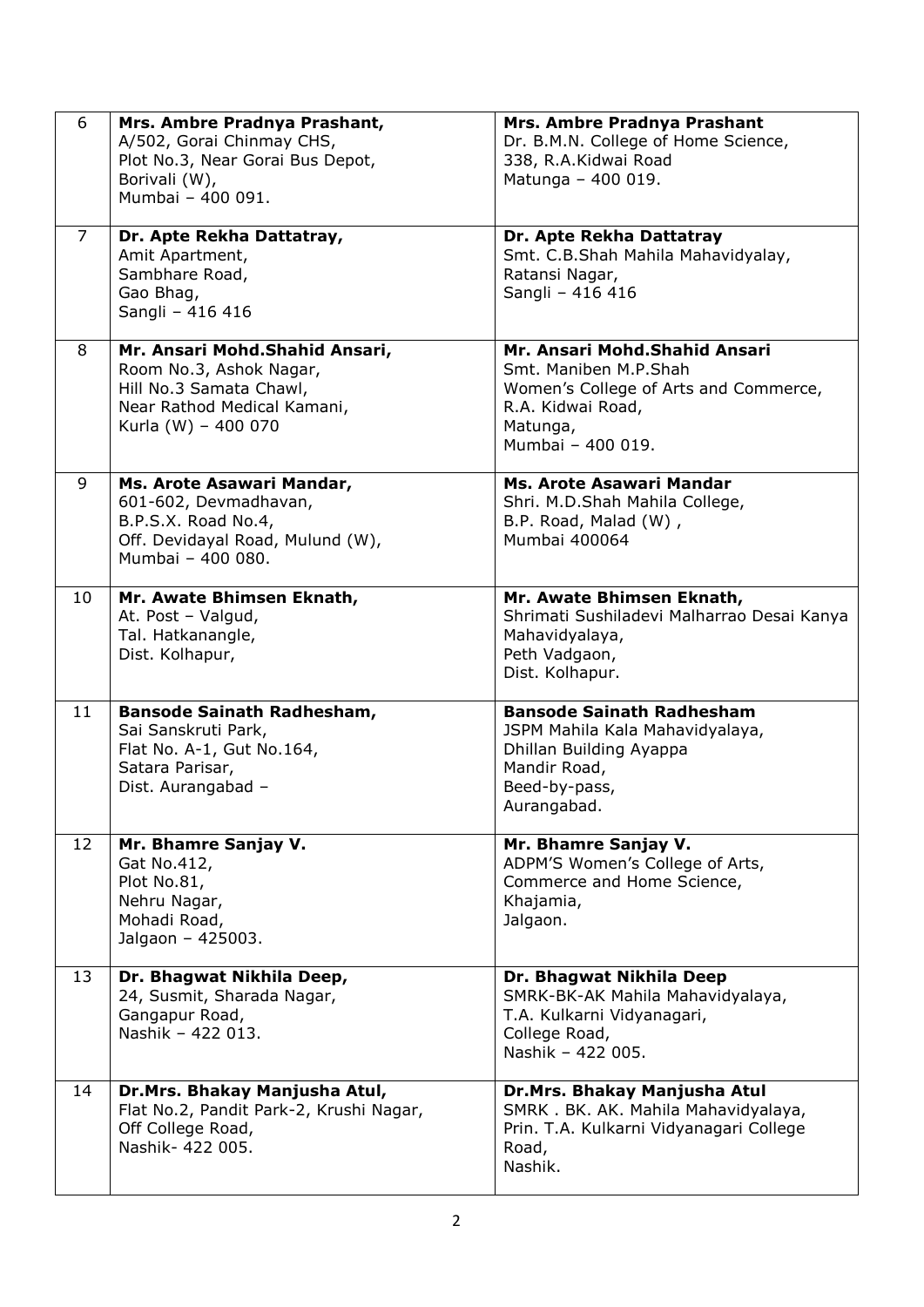| 15 | Ms. Bharambe Shakuntala Mitharam,               | Ms. Bharambe Shakuntala Mitharam,              |
|----|-------------------------------------------------|------------------------------------------------|
|    | Vidya Nagar, Near of Nagarpalika,               | Women's College of Arts, Commerce &            |
|    | At. Post. Faizpur,                              | Computer Application,                          |
|    | Tal. Yawal, Dist. Jalgaon,                      | Dongar Kathore,                                |
|    | Pin $-4250503$ .                                | Tal. Yawal, Dist. Jalgaon.                     |
| 16 | Dr. Bhatia Ritu,                                | Dr. Bhatia Ritu,                               |
|    | 503 A, 'Bhoomi Tower' Sector 36,                | Smt. P.N. Doshi Women's College,               |
|    | Mansoravar, Kamothe,                            | Cama Lane,                                     |
|    | Navi Mumbai - 410 209.                          | Ghatkopar (W),                                 |
|    |                                                 | Mumbai - 400 086.                              |
| 17 | Dr. Bhatt Avaneesh Kirit,                       | Dr. Bhatt Avaneesh Kirit                       |
|    | 3A Jayshree, 21 Andheri Soc.,                   | Smt. MMP Shah Women's College of Arts &        |
|    | V.P.Road, Andheri (W),                          | Commerce,                                      |
|    | Mumbai - 400 058.                               | 338, R.A. Kidwai Road,                         |
|    |                                                 | Matunga,                                       |
|    |                                                 | Mumbai - 400 019.                              |
| 18 | Mr. Bhatt Jitendra Mahipatray,                  | Mr. Bhatt Jitendra Mahipatray,                 |
|    | Opp. Shivam Flats,                              | Smt. Gandhi Mahila College,                    |
|    | Munideri Ambawadi,                              | 883, Diamond Chowk,                            |
|    | Bhavnagar - 364 001.                            | Bhavnagar $-364001$ .                          |
| 19 | Mr. Bhatambrekar Jayant B.                      | Mr. Bhatambrekar Jayant B.                     |
|    | 20, Janaki, Near Yog Dham,                      | SMRK BK AK Mahila Mahavidyalay,                |
|    | Kulkarni Baug,                                  | Prin T.A. Kulkarni vidyanagar,                 |
|    | College Road,                                   | Nasik-422005                                   |
|    | Nashik - 422 005.                               |                                                |
| 20 | Mr. Bhosale Hiralal Kashirao,                   | Mr. Bhosale Hiralal Kashirao                   |
|    | B/10/4/02, Sector-3,                            | Smt. Maniben M.P.Shah Women's College          |
|    | CBD Belapur,                                    | of Arts &                                      |
|    | Navi Mumbai - 400 614                           | Commerce,                                      |
|    |                                                 | 338, R.A. Kidwai Road,<br>Matunga              |
|    |                                                 | Mumbai - 400 019.                              |
|    |                                                 |                                                |
| 21 | Dr. Bhumbe Sachin Kukhdev,                      | Dr. Bhumbe Sachin Kukhdev,                     |
|    | 203, Shubham Heights CHS, Plot - 15,            | Smt. P.N. Doshi Women's College,<br>Cama Lane, |
|    | Sector - 21, Kamothe,<br>Navi Mumbai - 410 209. | Ghatkopar (W),                                 |
|    |                                                 | Mumbai - 400 086.                              |
|    |                                                 |                                                |
| 22 | Ms. Bhavsar Pallavi Suresh,                     | Ms. Bhaysar Pallavi Suresh                     |
|    | H.No.2/25/65, 'Snehkunj'                        | J.S.P.M.'s Mahila Kala Mahavidyalaya,          |
|    | Rangar Lane, Kadrabad,                          | Near Ayappa Mandir,                            |
|    | Jalna - 431 203.                                | Beed-by-pass Road,                             |
|    |                                                 | Aurangabad-431 005.                            |
| 23 | Dr. Bhise Chhaya Diliprao,                      | Dr. Bhise Chhaya Diliprao                      |
|    | Lane No. 09, Near Sattyam                       | Smt. Ratnaprabhadevi Mohite Patil              |
|    | Shivam, Sundaram,                               | College of Home Science for Women,             |
|    | Swaroop Nagar,                                  | Akluj. Dist. Solapur                           |
|    | A/p Yashwant Nagar,<br>Tal. Malshiras,          |                                                |
|    | Dist. Solapur.                                  |                                                |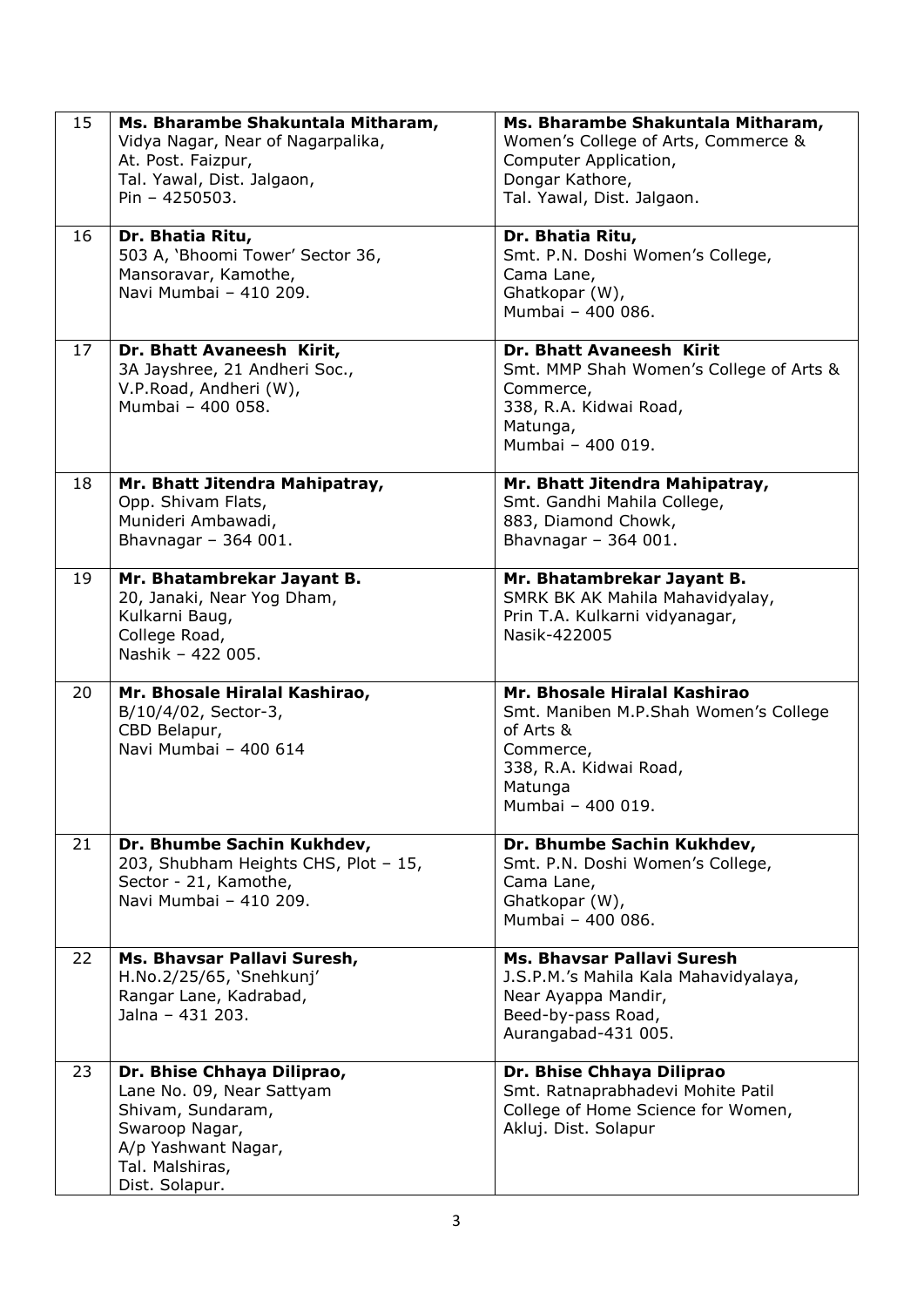| 24 | Mr. Bhistannavar Vasant Apanna,<br>'Songiri'132,<br>Near Parshwanath English School<br>Balajinagar, Kupwad Road,<br>Sangli - 416 415                                     | Mr. Bhistannavar Vasant Apanna<br>Smt. C.B. Shah Mahila Mahavidyalaya,<br>Ratanshinagar,<br>Sangli - 416 415.                                   |
|----|--------------------------------------------------------------------------------------------------------------------------------------------------------------------------|-------------------------------------------------------------------------------------------------------------------------------------------------|
| 25 | Dr. Bhosale Bharati Sambhjirao,<br>Jadhav Apartments,<br>Pratapsinh Chowk<br>Old Pandharpur Road,<br>Ganesh Nagar,<br>AKluj, Tal. Malshiras,<br>Dist. Solapur - 413 101. | Dr. Bhosale Bharati Sambhjirao<br>Smt. Ratnaprabhadevi Mohite Patil<br>College of Home Science for Women,<br>Akluj. Dist. Solapur               |
| 26 | Ms. Biwalkar Padmaja Bhalchandra,<br>1/A Devmangal Society,<br>Dr. Mukherjee Road, Off Nehru Ground,<br>Dombivali (E),<br>$Pin - 421201.$                                | Ms. Biwalkar Padmaja Bhalchandra,<br>Dr. B.M.N. College of Home Science,<br>338, R.A. Kidwai Road,<br>Matunga,<br>Mumbai - 400 019.             |
| 27 | Mr. Brahmne Rajendra Murlidhar,<br>Plot-2-1, Ghoge Nagar,<br>Near Bharatsingh Colony,<br>Deopur Dhule.                                                                   | Mr. Brahmne Rajendra Murlidhar,<br>W.K.B.S. Mandal's Arts and Commerce<br>College for Women's,<br>Deopur,<br>Dhule - 424 005.                   |
| 28 | Dr. Bokil Neelam Mukund,<br>5, Prathamesh Housing Society,<br>Jadhav Mala Pipe line Road,<br>Nashik-                                                                     | Dr. Bokil Neelam Mukund<br>SMRK-AK Mahila Mahavidyalaya,<br>College Road, Nashik - 422 005.                                                     |
| 29 | Dr. Borse Savita Ganpat,<br>Flat No.3, Vavad Residency,<br>Gulmpohar Colony,<br>Near Kamgarnagar,<br>Parijatnagar, Anandvalli<br>Nashik - 422 007.                       | Dr. Borse Savita Ganpat<br>SMRK-AK Mahila Mahavidyalaya,<br>Prin. T.A. Kulkarni Vidyanagar,<br>H.P.T. College Road,<br>Nashik - 422 005         |
| 30 | Ms. Buch Darshana Vidyut,<br>B-102, Shyamkunj<br>Mahaveer Nagar,<br>Kandivli (w),<br>Mumbai 400 051.                                                                     | Ms. Buch Darshana Vidyut<br>Smt. Maniben M. P. Shah Womens College<br>of Arts & Commerce,<br>338, R.A. kidwadi Road, Matunga,<br>Mumbai -400019 |
| 31 | Mr. Chauhan Raju Nathu,<br>Flat No. 202, $A - Wing$ ,<br>Shiv Nirmal height, Bazar Peth Mohane,<br>Kalyan, Dist. Thane,<br>Pin - 421 102.                                | Mr. Chauhan Raju Nathu,<br>Smt. P.N. Doshi Women's College,<br>Cama Lane,<br>Ghatkopar (W),<br>Mumbai - 400 086.                                |
| 32 | Dr. Chavan Hiralal Vaman,<br>'Bayejai'<br>Plot No-8, Survey No.89/2/B,<br>Behind Gujarat Petrol Pump,<br>Near Datt Temple.<br>Jalgaon - 425 001.                         | Dr. Chavan Hiralal Vaman<br>A.D.P.M. women's College of Arts<br>Commerce and Home science,<br>Near Khajamiya Road,<br>Jalgaon.                  |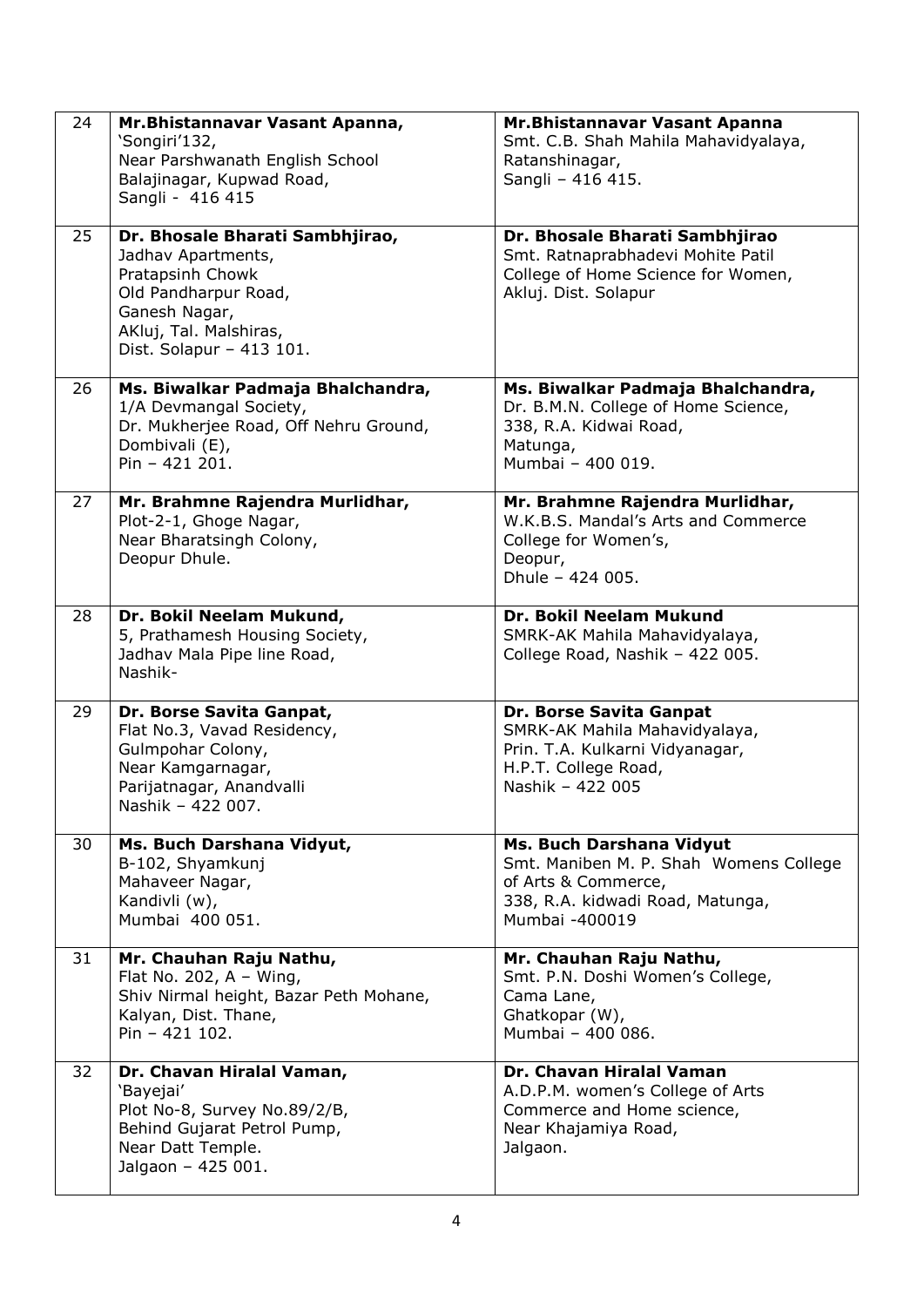| 33 | Ms. Chavan Savita Dheeraj,                  | Ms. Chavan Savita Dheeraj,                |
|----|---------------------------------------------|-------------------------------------------|
|    | B-704, Om Shivam Residency,                 | Smt. P.N. Doshi Women's College,          |
|    | Plot $8A + 9$ , Sector 17,                  | Cama Lane,                                |
|    | Kamothe,                                    | Ghatkopar (W),                            |
|    | Tal. Panvel, Dist. Raigad                   | Mumbai - 400 086.                         |
|    | Pin - 410 209.                              |                                           |
|    |                                             |                                           |
|    |                                             |                                           |
| 34 | Dr.Chavan Hiralal Vaman                     | Dr.Chavan Hiralal Vaman                   |
|    | Plot No.8, Survey No-89/2/B Beehind Gujaral | A.D.P. Mandals                            |
|    | Petrol Pumps, Near Datt Tempel Jalgaon :-   | Women's College of Arts, com and          |
|    | 425001                                      | Home Science, Jalgaon, Near Khajamiya-    |
|    |                                             | Jalgaon 425001                            |
|    |                                             |                                           |
| 35 | Mr. Chaudhari Shreekant S.                  | Mr. Chaudhari Shreekant S.                |
|    | 25, Ramdas Colony,                          | ADPM'S Women's College of Arts,           |
|    | Jilha Peth,                                 | Commerce and Home Science,                |
|    | Jalgaon - 425 002                           | Khajamia,                                 |
|    |                                             | Jalgaon - 425 001                         |
|    |                                             |                                           |
| 36 | Mr.Chaudhari Vishnu Dahyabhai,              | Mr.Chaudhari Vishnu Dahyabhai,            |
|    | 5466, Riddhi Soc, Gayatrinagar,             | Smt.N.C.Gandhi and Smt.B.V.Gandhi         |
|    | Bhavnagar 36400                             | Mahila Ats and commerce college           |
|    |                                             | Bhavnagar                                 |
|    |                                             |                                           |
| 37 | Mr. Chandak Sujit Ratanlal,                 | Mr. Chandak Sujit Ratanlal                |
|    | D-1, 404, Bhoomi Parkh Phase-II,            | Shri. M.D. Shah Mahila College,           |
|    | Opp. Marve Rd, Near Fire Brigade,           | B.J. Patel Rd, Malad (W),                 |
|    | Malad (West), Mumbai - 400095.              | Mumbai - 400 064                          |
|    |                                             |                                           |
| 38 | Ms. Cheema Sarbjit Kaur,                    | Ms. Cheema Sarbjit Kaur                   |
|    | 31, Maruti Nagar,                           | West Khandesh Bhagini                     |
|    | Chalisgaon Crossing, N, H.-3                | Seva Mandal's Arts & Commerce College for |
|    | Post-Mohadi -                               | Women,                                    |
|    | Dhule - 424 311                             | Deopur,                                   |
|    |                                             | Dhule - 424 005.                          |
|    |                                             |                                           |
| 39 | Dr. Ceena Paul                              | Dr. Ceena Paul                            |
|    | 204, Divya Gunjan                           | Shri. M.D. Shah Mahila College,           |
|    | Gaurav Garden,                              | B.J. Patel Rd,                            |
|    | Kandivli,                                   | Malad (W),                                |
|    | Mumbai - 400 067.                           | Mumbai - 400 064                          |
|    |                                             |                                           |
| 40 | Mr. Dahiphale Ramkishan Narayan             | Mr. Dahiphale Ramkishan Narayan           |
|    | Ro. House no.33,                            | JSPM Mahila Mahavidyalaya,                |
|    | Deluxe Park, Gut No. 163,                   | Dhilon Building,                          |
|    | Satara Parisar,                             | Ayappa mandir Road,                       |
|    | Aurangabad $-431804$ .                      | Beed-by-pass road,                        |
|    |                                             | Aurangabad.                               |
|    |                                             |                                           |
| 41 | Ms. Dalvi Seema Yashwant,                   | Ms. Dalvi Seema Yashwant,                 |
|    | A-202, Ashish Complex, Garima Sadan,        | Shri M.D. Shah Mahila College of Arts &   |
|    | C.S. Road No. 4,                            | Commerce,                                 |
|    | Dahisar (E),                                | B.J. Patel Road,                          |
|    | Mumbai - 400 068.                           | Malad (W),                                |
|    |                                             | Mumbai - 400 064.                         |
|    |                                             |                                           |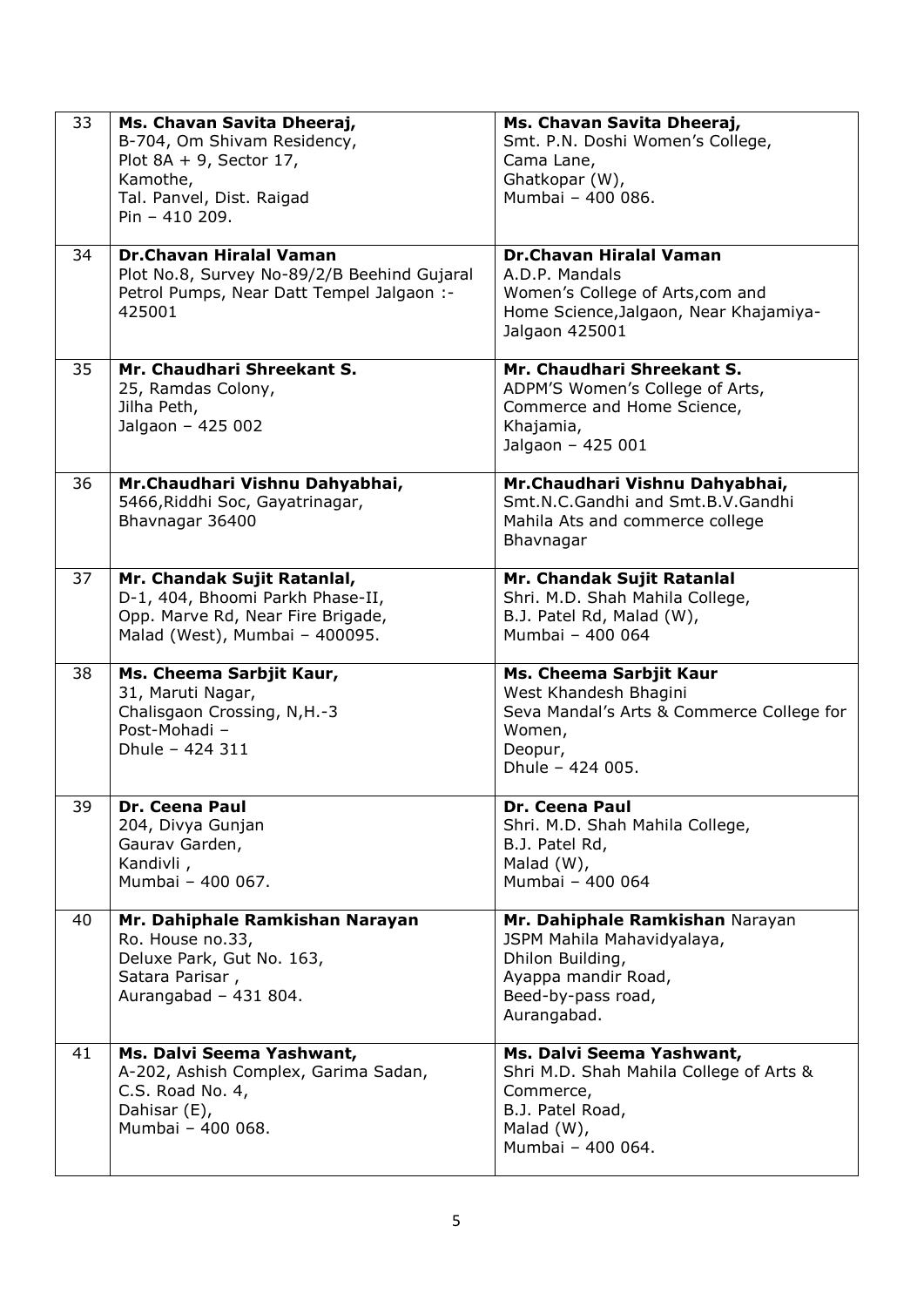| 42 | Dr. Dandavate Amol Ramchandra,<br>C/o Dr. D.N. Mahajan<br>01, Telephone Colony,<br>Dhule Road, Amalner,<br>Dist. Jalgaon - 425 401.                                            | Dr. Dandavate Amol Ramchandra<br>N.B.P's Rukhminitai Arts & Commerce<br>College, Amalner<br>Dist. Jalgaon - 425 401                                |
|----|--------------------------------------------------------------------------------------------------------------------------------------------------------------------------------|----------------------------------------------------------------------------------------------------------------------------------------------------|
| 43 | Dr. Datar Vrushali Vasant,<br>302, Balajinidhi,<br>Plot No.79, Sector 19,<br>Nerul (E),<br>Navi Mumbai - 400706                                                                | Dr. Datar Vrushali Vasant<br>Dr. B.M.N. College of Home Science,<br>338, R.A.Kidwai Road<br>Matunga - 400 019.                                     |
| 44 | Ms. Dattani Nidhi Ajay,<br>B-405, Ekta Bhoomi Classic,<br>Mahavir Nagar, Kandivali (W),<br>Mumbai - 400 067.                                                                   | Ms. Dattani Nidhi Ajay,<br>Smt. P.N. Doshi Women's College,<br>Cama Lane,<br>Ghatkopar (W),<br>Mumbai - 400 086.                                   |
| 45 | Dr. Dave Daksha Girish,<br>B/25 Prashant, 4 <sup>th</sup> Carter Road,<br>Borivali (East),<br>Mumbai - 400 066.                                                                | Dr. Dave Daksha Girish<br>Smt. M.M.P. Shah Women's College,<br>338, Kidwai Road, Matunga,<br>Mumbai - 400 019                                      |
| 46 | Smt.Dave Shreedevi Dalparam,<br>Plot No.52, Madhav Saibaba Soc.<br>Tilaknagar Bhavnagar - 364001                                                                               | Smt.Dave Shreedevi Dalparam,<br>Smt.N.C.Gandhi & Smt B.V.GandhiMahila<br>Art's & Commerce College,<br>Bhavnagar.                                   |
| 47 | Dr. Dedhia Shobha Samir,<br>6, Arunoday,<br>New Nagardas Corss Road,<br>Andheir (E),<br>Mumbai - 400 069.                                                                      | Dr. Dedhia Shobha Samir<br>Smt. Maniben M. P. Shah Women's College<br>of Arts & Commerce,<br>338, R.A. kidwadi Road,<br>Matunga,<br>Mumbai -400019 |
| 48 | Dr. Deokar Kalpana Dattatraya,<br>34/671, 'Nilgiri', samta Nagar,<br>Kandivali (E),<br>Mumbai - 400 101.                                                                       | Dr. Deokar Kalpana Dattatraya,<br>VPMS' L.J.N.J. Mahila College,<br>Vile Parle (E),<br>Mumbai - 400 057.                                           |
| 49 | Dr. Deshmukh Narsing Bhanudas,<br>Row House No. C-3,<br>Nest-one H.S. Mayurban Colony,<br>Gadhiya Road,<br>Shahanoorwadi,<br>Aurangabad                                        | Dr. Deshmukh Narsing Bhanudas<br>JSPM Mahila Kala Mahavidyalaya,<br>Dhillon Building,<br>Beed-by-pass Road,<br>Aurangabad-431 005.                 |
| 50 | Dr. Deshpande Sudha Mayuresh,<br>404, Dattakripa Co-Op. Society,<br>7A, Mhada Tower, Opp. Vishnu Complex,<br>Old MHB Colony, Gorai Road,<br>Borivali (W),<br>Mumbai - 400 091. | Dr. Deshpande Sudha Mayuresh,<br>Shri M.D. Shah Mahila College of Arts &<br>Commerce,<br>B.J. Patel Road,<br>Malad $(W)$ ,<br>Mumbai - 400 064.    |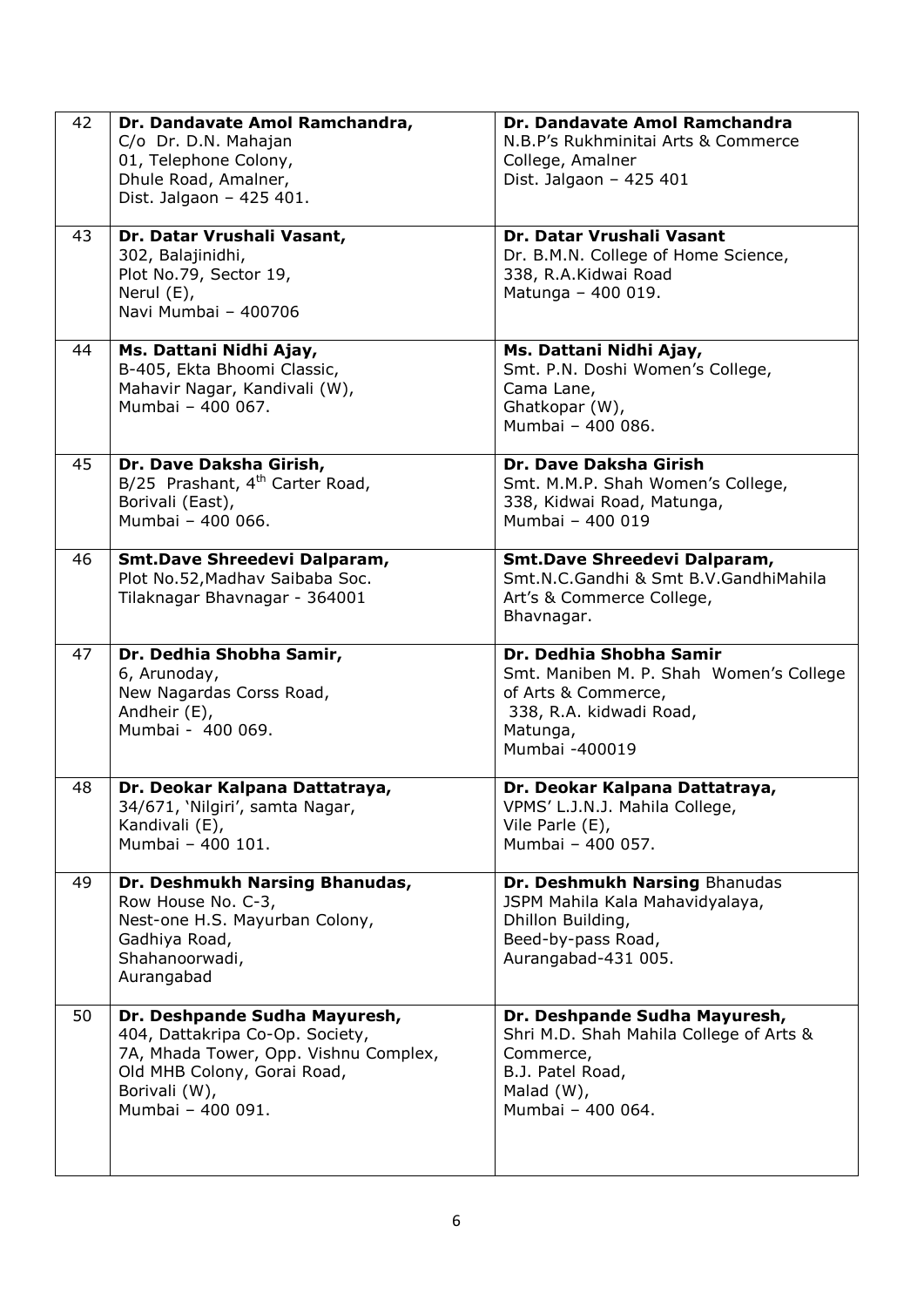| 51 | Ms. Deshmukh Sadhana Shridharrao,<br>Plot No.190, Saransh<br>Khatwanagar,<br>Nashik - 422 008                                                                                                 | Ms. Deshmukh Sadhana Shridharrao<br>SMRK.BK.AK Mahila Mahavidyalaya, Prin.<br>T.A. Kulkarni Road,<br>Nashik - 422 005                                                          |
|----|-----------------------------------------------------------------------------------------------------------------------------------------------------------------------------------------------|--------------------------------------------------------------------------------------------------------------------------------------------------------------------------------|
| 52 | Dr. Dhake Suresh Bhaskar,<br>Plot No. 5, Gat No. 76 A, Behind Tapi Steel,<br>Yawal Road, Shanti Nagar,<br>Bhusawal,<br>Tal. Bhusawal, Dist. Jalgaon,<br>$Pin - 425 201.$                      | Dr. Dhake Suresh Bhaskar,<br>Women's College of Arts, Commerce &<br>Computer Application,<br>Dongar Kathore,<br>Tal. Yawal, Dist. Jalgaon.                                     |
| 53 | Dr. Dhanawade Satish Namdev,<br>C/o Avinash ramchandra Kamble,<br>Plot No.-50, Serve No.297<br>Backside Gouri Shankar<br>Mangalkaryalaya,<br>Ganesh Colony, Ambad Khurd,<br>Nashik - 422 010. | Dr. Dhanawade Satish Namdev<br>SMRK.BK.AK Mahila Mahavidyalaya, Prin.<br>T.A. Kulkarni Road,<br>Nashik - 422 005                                                               |
| 54 | Dr. Dhondgepatil Mahendra Dattatrey,<br>D-105, Thakkars Treasure,<br>New Pandit Colony,<br>Sharanpur Road,<br>Nashik - 422 002.                                                               | Dr. Dhondgepatil Mahendra Dattatrey<br>SMRK-AK Mahila Mahavidyalaya,<br>College Road,<br>Nashik - 422 005.                                                                     |
| 55 | Dr. Dubey Bhavana Prem-Chand,<br>B/301, Lavanya Apartment,<br>Prof. V.s. Agashe Road,<br>Dadar (W),<br>Mumbai - 400 028.                                                                      | Dr. Dubey Bhavana Prem-Chand,<br>Smt. MMP Shah Women's College of Arts &<br>Commerce,<br>338, R.A. Kidwai Road,<br>Matunga,<br>Mumbai - 400 019.                               |
| 56 | Dr. Dubey Vedprakash S.<br>403, Krishna Aangan, RNP Park,<br>Bhayander (E),<br>Thane,<br>Pin - 401 105.                                                                                       | Dr. Dubey Vedprakash S.<br>Smt. P.N. Doshi College,<br>Cama Lane,<br>Ghatkopar (W),<br>Mumbai - 400 086.                                                                       |
| 57 | Mr. Durgule Susmita Sadashiv,<br>29, Bhavani Park,<br>Near Old NCC Office,<br>Sambhaji Nagar,<br>Kolhapur - 416 012.                                                                          | Mr. Durgule Susmita Sadashiv<br>Smt. Ratnaprabhadevi Mohite Patil<br>College of Home Science for Women,<br>Akluj. Dist. Solapur                                                |
| 58 | Ms. Farid Oneza Tanveer,<br>2/44, Chowdhari House,<br>Chowdhari Mohalla,<br>Near Vijay Laundry,<br>Kalyan - 421 301.                                                                          | <b>Ms. Farid Oneza Tanveer</b><br>Aqsa Women's Degree College<br>4 <sup>th</sup> Millat Nagar,<br>Chavindra Road,<br>Opp.Al.Noor School,<br>Bhiwandi - 421 302.<br>Dist. Thane |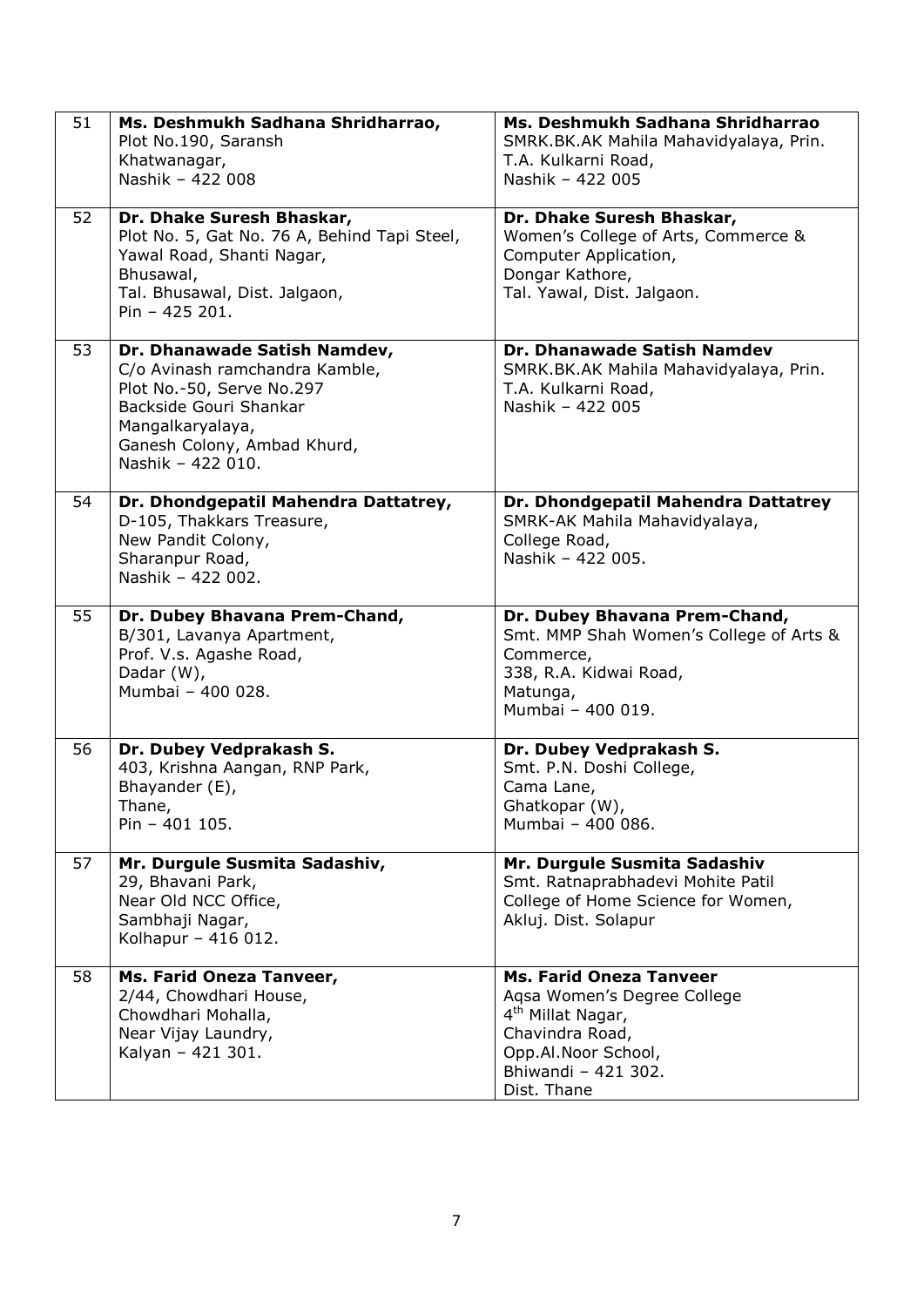| 59 | Ms. Gaikwad Ramila Deepak,<br>$1/F/603$ , N.G. Suncity, Phase - I, | Ms. Gaikwad Ramila Deepak,<br>Department of English,         |
|----|--------------------------------------------------------------------|--------------------------------------------------------------|
|    | Thakur Village,                                                    | VPMS' L.J.N.J. Mahila College,                               |
|    | Kandivali (E),<br>Mumbai - 400 101.                                | Vile Parle (E),<br>Mumbai - 400 057.                         |
| 60 | Ms. Gala Shaili Vasant,<br>C-15, Mahavir Jyot, V.B. Lane,          | Ms. Gala Shaili Vasant,<br>Smt. P.N. Doshi College,          |
|    | Opp. Odeon Shopping Centre,                                        | Cama Lane,                                                   |
|    | Ghatkopar (E),                                                     | Ghatkopar (W),                                               |
|    | Mumbai - 400 077.                                                  | Mumbai - 400 086.                                            |
| 61 | Ms. Gandhi Roma Manoj,                                             | Ms. Gandhi Roma Manoj                                        |
|    | 604/C, Laxmi Apts,                                                 | Dr. B.M.N. Women's College of                                |
|    | $5th$ floor, 501,<br>Lady Jehangir Road,                           | Home Science,<br>338, R.A.Kidwai Road                        |
|    | Dadar, Parsi Colony,                                               | Matunga - 400 019.                                           |
|    | Mumbai - 400 014.                                                  |                                                              |
| 62 | Dr. Ganatra Kashyap Arunkumar,                                     | Dr. Ganatra Kashyap Arunkumar                                |
|    | C/310, Amrat Bldg.                                                 | B.M.Ruia Mahila Mahavidyalaya,                               |
|    | J.S. Road, Dahisar (W),<br>Mumbai - 400 068                        | 11, Krishna Kunj, Vaccha Gandhi Road,<br>Gamdevi,            |
|    |                                                                    | Mumbai 400007.                                               |
|    |                                                                    |                                                              |
| 63 | Mr. Gawade Dattatray Vishwas,                                      | Mr. Gawade Dattatray Vishwas,                                |
|    | Room No.17,<br>Siddheshwar Chawl,                                  | Smt. Maniben M.P.Shah Women's College<br>of Arts & Commerce, |
|    | Rahiwasi Seva Sangha,                                              | 338, R.A. Kidwai Road,                                       |
|    | Gajanan Maharaj Marg,                                              | Matunga,                                                     |
|    | Bhawadi,                                                           | Mumbai - 400 019.                                            |
|    | Ghatkopar (W),                                                     |                                                              |
|    | Mumbai - 400 084.                                                  |                                                              |
| 64 | Mr. Gaikwad Shahuraj Venktrao,                                     | Mr. Gaikwad Shahuraj Venktrao,                               |
|    | Shrikrishna Nivas,                                                 | Smt.C.B.Shah Mahila Mhavidyalaya,                            |
|    | Opp. Pushpanjali,<br>Govt. Quarters,                               | Ratanshinagar, Near Amrai,<br>Sangli - 416 416               |
|    | Sahyadrinagar,                                                     |                                                              |
|    | Vishrambag,                                                        |                                                              |
|    | Sangli - 416 416                                                   |                                                              |
| 65 | Mr. Gaikwad Sanjaykumar Namdev,                                    | Mr. Gaikwad Sanjaykumar                                      |
|    | Plot No.196,                                                       | Smt.C.B.Shah Mahila Mhavidyalaya,                            |
|    | Rajaji Nagar,<br>Kupwad Road,                                      | Ratanshinagar, Near Amrai,<br>Sangli - 416 416               |
|    | Sangli - 416 416                                                   |                                                              |
|    |                                                                    |                                                              |
| 66 | Ms. Gaikwad Surekha Vasant,<br>10/11, Laxmikrupa,                  | Ms. Gaikwad Surekha Vasant,<br>G.E.I's Mahila Mahavidyalaya, |
|    | Iind floor,                                                        | C/o S.V.Joshi Sankul,                                        |
|    | Sanewadi,                                                          | Ganesh Mandir Road,                                          |
|    | Badlapur (W),                                                      | Dombivli (E), 421 201.                                       |
|    | Dist-Thane - 421 503.                                              |                                                              |
|    |                                                                    |                                                              |
|    |                                                                    |                                                              |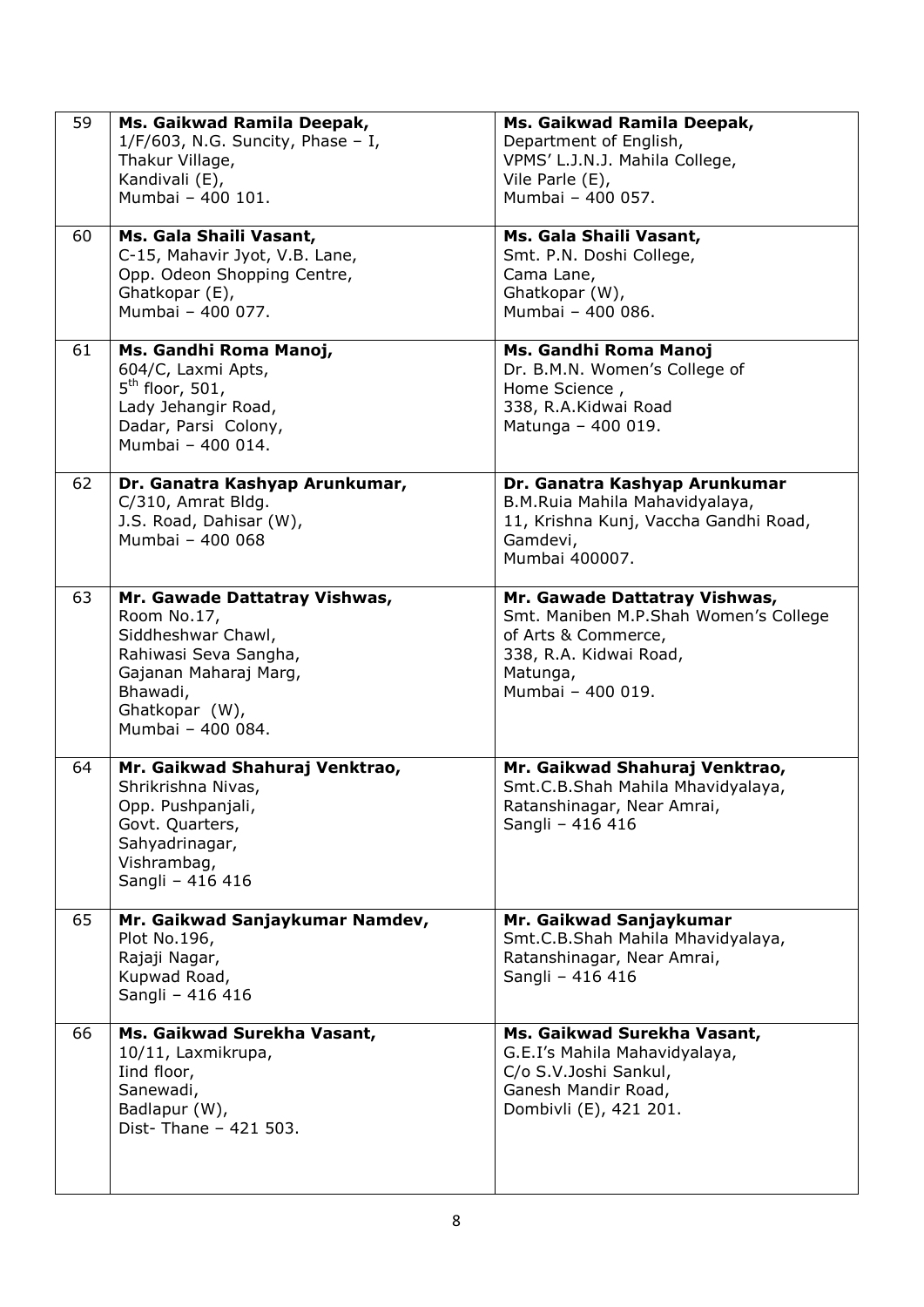| 67<br>68 | Mr. Gaikwad Krishna Shivram,<br>Lotus A, 101, Prestige Residency,<br>G.B. R oad, Waghbil Naka,<br>Thane (W), - 400 615<br>Mr. Gajabhiye Rishi Sukhdeoji,<br>Hiwarwadi Road,<br>Near Nagoba Mandir,<br>Karmala,<br>Dist- Solapur - 413 203 | Mr. Gaikwad Krishna Shivram<br>L.J.N.J. Mahila Mahavidyalaya,<br>'Manglayatan' Paranjape 'B' Scheme, Road,<br>No. 1,<br>Vile Parle (E),<br>Mumbai - 400 057.<br>Mr. Gajabhiye Rishi Sukhdeoji<br>Smt. Ratnaprabhadevi Mohite Patil<br>College of Home Science for Women,<br>Akluj. Dist. Solapur - 413 203 |
|----------|-------------------------------------------------------------------------------------------------------------------------------------------------------------------------------------------------------------------------------------------|------------------------------------------------------------------------------------------------------------------------------------------------------------------------------------------------------------------------------------------------------------------------------------------------------------|
| 69       | Ms. Gauri Mohan,<br>Flat. No.3,<br>Naznin Building<br>1 <sup>st</sup> floor, Singal Hill<br>Avenue Road,<br>Mumbai - 400 033.                                                                                                             | <b>Ms. Gauri Mohan</b><br>Smt. Maniben M.P. Shah Women's College<br>of Arts & Comm.<br>Matunga,<br>Mumbai - 400 019.                                                                                                                                                                                       |
| 70       | Mr. Ghadge Amit Babasaheb,<br>'Pitruvya-Prasad',<br>Opp. Mahadev Temple,<br>Netaji Nagar,<br>40 Footy-Road,<br>A/p Tal-Indrapur,<br>Dist. Pune - 413 106                                                                                  | Mr. Ghadge Amit Babasaheb<br>Smt. Ratnaprabhadevi Mohite Patil<br>College of Home Science for Women,<br>Akluj. Dist. Solapur - 413 203.                                                                                                                                                                    |
| 71       | Mr. Ghadge Sunil Jagannath,<br>Shankeshwar Krupa CHS.<br>Aashelesha, B/1, R.No-001,<br>Chikanghar Highway,<br>Kalyan (W) - 421 301.                                                                                                       | Mr. Ghadge Sunil Jagannath<br>G.E.I's Women's College,<br>Mahila Mahavidyalaya,<br>S.V. Joshi Edu. Complex,<br>Dombivli (E) - 421 201.                                                                                                                                                                     |
| 72       | Mr. Ghunawat Vithalsing Rupsing,<br>At. Mambapurwad,<br>Kasabkheda<br>Tal. Khultabad,<br>Dist. Aurangabad - 431 102.                                                                                                                      | <b>Mr.Ghunawat Vithalsing Rupsing</b><br>JSPM Mahila Kala Mahavidyalaya,<br>Dhillon Building Ayappa<br>Mandir Road,<br>Beed-by-pass,<br>Aurangabad                                                                                                                                                         |
| 73       | Dr. Gosher Seema Hemrai,<br>301, Geetanjali, 89,<br>Rajchandra Mandir Marg,<br>Near Lions Garden of Tilak Road,<br>Ghatkopar (E),<br>Mumbai - 400 077.                                                                                    | Dr. Gosher Seema Hemrai,<br>Smt. Maniben M.P. Shah Women's College<br>of Arts & Commerce,<br>338, R.A. Kidwai Road,<br>Matunga,<br>Mumbai - 400 019.                                                                                                                                                       |
| 74       | Ms. Gouri Mohan,<br>Flat No.3, Naznin Bldg,<br>1 <sup>st</sup> Floor, Signal Hill, Avenue Road,<br>Mumbai-400033                                                                                                                          | <b>Ms Gouri Mohan</b><br>Smt Maniben M.P. Shah<br>Women's College Of Arts & Commerce 338,<br>R.A. Kidwai Road,<br>Matunga Mumbai- 400019                                                                                                                                                                   |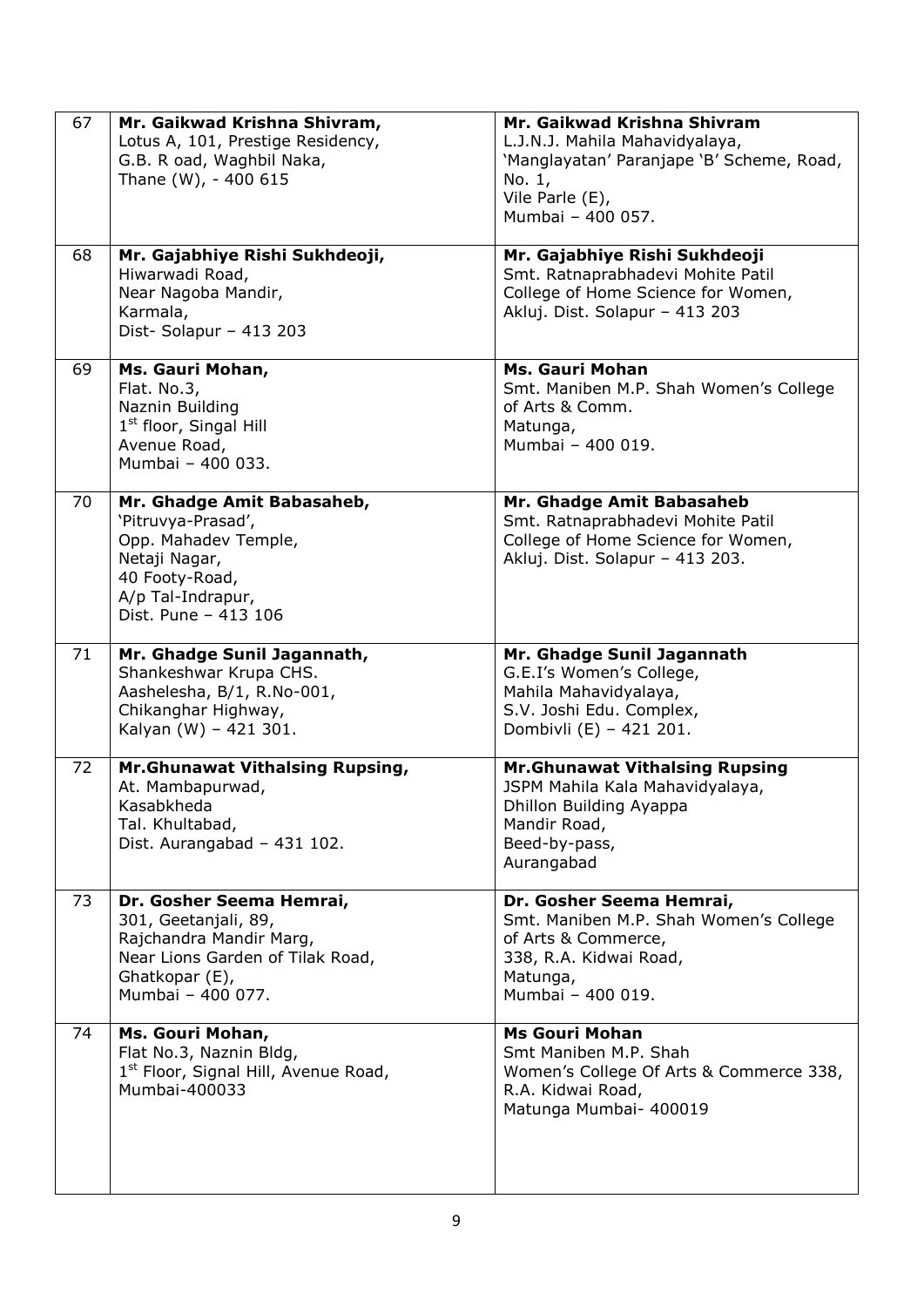| 75 | Mr. Gupte Kishor Murlidhar,<br>Kamala Kunj,<br>Flat No.B-204,<br>Om Nagar,<br>Vasai (W),<br>Dist. Palghar - 401 202.             | Mr. Gupte Kishor Murlidhar<br>Shri M.D. Shah Mahila College,<br>Malad (W),<br>Mumbai - 400 064.                                             |
|----|----------------------------------------------------------------------------------------------------------------------------------|---------------------------------------------------------------------------------------------------------------------------------------------|
| 76 | Mr. Gupte Sharmila Suresh,<br>D-304, Riverpark CHS,<br>W.E. Highway, Dattani Park Road,<br>Kandivali (E),<br>Mumbai - 400 101.   | Mr. Gupte Sharmila Suresh<br>L.J.N.J. Mahila Mahavidyalaya,<br>Paranjpe Scheme-'B'<br>Road No.1,<br>Vile Parle (E),<br>Mumbai - 400 057.    |
| 77 | Ms. Guha Sumita,<br>B-1006, Bhoomi Valley,<br>Near N.G. Society,<br><b>Thakur Village</b><br>Kandivali (e),<br>Mumbai - 400 101. | Ms. Guha Sumita<br><b>B.M.Ruia Girls College</b><br>11 Krishna Kunj, Vaccha Gandhi Road,<br>Gamdevi,<br>Mumbai - 400 007.                   |
| 78 | Dr. Guha Mahendra Bhagirath,<br>C/302, National Avenue,<br>Akurdi Road,<br>Kandivali (E),<br>Mumbai - 400 101.                   | Dr. Guha Mahendra Bhagirath,<br>Shri M.D. Shah Mahila College of Arts &<br>Commerce,<br>B.J. Patel Road,<br>Malad (W),<br>Mumbai - 400 064. |
| 79 | Dr. Gor Urmila Anil,<br>A-23, Kailash Height, Iranwadi Road No. 3,<br>Kandivali (W),<br>Mumbai - 400 067.                        | Dr. Gor Urmila Anil,<br>Shri M.D. Shah Mahila College of Arts &<br>Commerce,<br>B.J. Patel Road,<br>Malad (W),<br>Mumbai - 400 064.         |
| 80 | Mr. Gosavi Chandrakant Sukalal,<br>Plot No. 23, Gurav Society,<br>Walwadi Shivar New Water Tank,<br>Dhule - 424 005.             | Mr. Gosavi Chandrakant Sukalal,<br>W.K.B.S. Mandal's Arts and Commerce<br>College for Women's,<br>Deopur,<br>Dhule - 424 005.               |
| 81 | Mr. Haware Vinay Pandhari,<br>Row House No. 6, Good Housekeeping CHS.,<br>Sector 2 E, Airoli,<br>Navi Mumbai - 400 708.          | Mr. Haware Vinay Pandhari,<br>Shri. M.D. Shah mahila College of Arts &<br>Commerce,<br>B.J. Patel Road,<br>Malad (W),<br>Mumbai - 400 064.  |
| 82 | Ms. Henry Margaret Ronald,<br>Gaurav Gunjan 'C'<br>Gaurav Garden,<br>Kandivli (W),<br>Mumbai.                                    | <b>Ms. Henry Margaret Ronald</b><br>Shri.M.D.Shah Mahila College of Arts &<br>Comm., B.J.Patel Road, Malad (W)<br>Mumbai 400064             |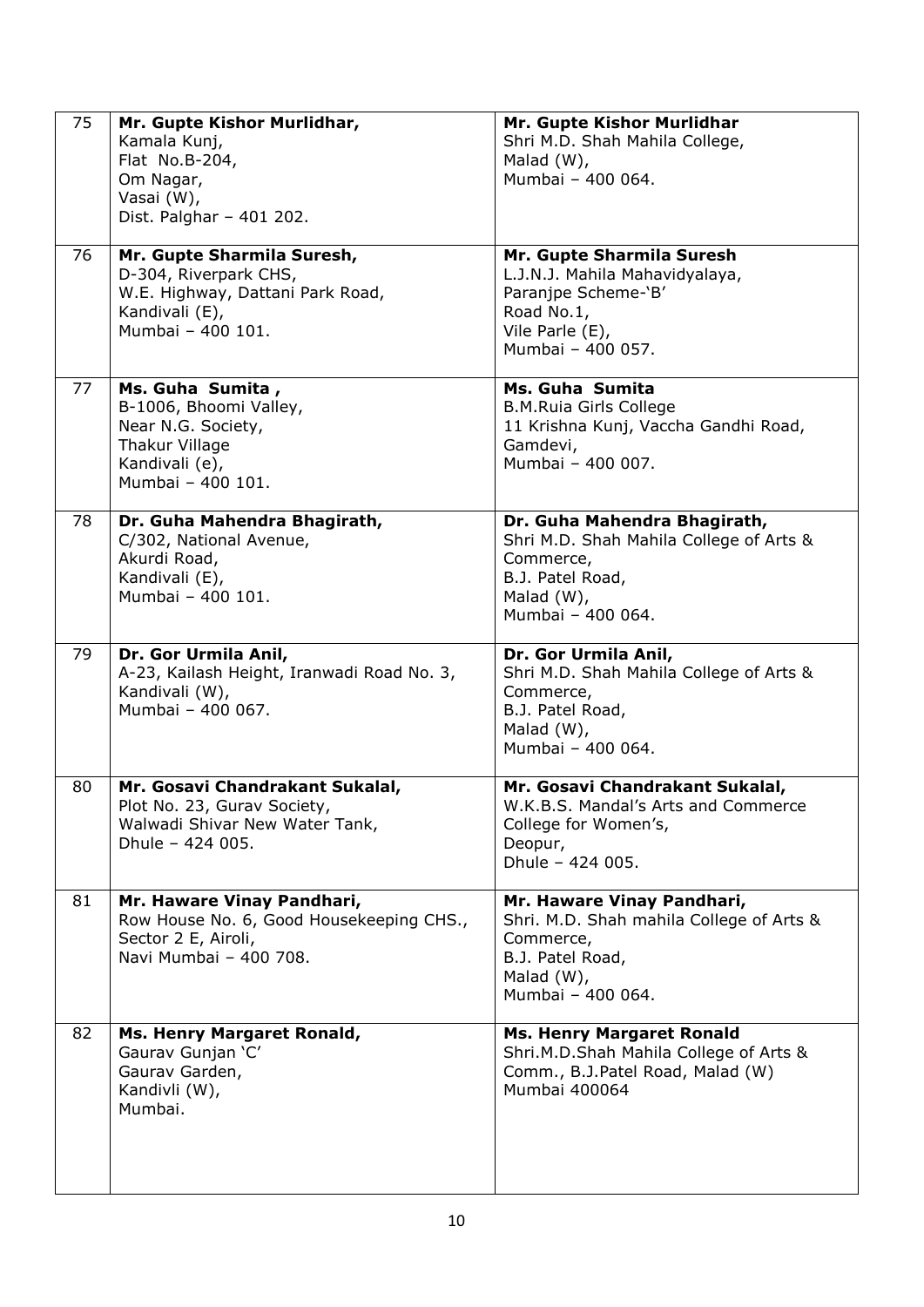| 83 | Mr. Ingawale Vishnupant Machindra,<br>C/o, 1275 Tara Complex,<br>Flat No.12, Panchmukhy Maruti Road,<br>Khahbhag,<br>Sangli - 416 416         | Mr. Ingawale Vishnupant Machindra<br>Smt.C.B.Shah Mahila Mahavidyalaya,<br>Sangli - 416 416                                                     |
|----|-----------------------------------------------------------------------------------------------------------------------------------------------|-------------------------------------------------------------------------------------------------------------------------------------------------|
| 84 | Ms. Jacob Anita,<br>D/404, Shreeeji Co.op.Hsg. Soc.,<br>Near, Vasant Nagari<br>Grant Vasant Nagari,<br>Vasai (e),<br>Dist. Palghar - 401 208. | <b>Ms. Jacob Anita</b><br>B.M.Ruia Girls Mahila Mahavidyalaya,<br>11, Krishna Kunj, Vaccha Gandhi Road,<br>Gamdevi,<br>Mumbai 400007.           |
| 85 | Mr. Jadhav Satish Gulabrao,<br>'Pushkraj'<br>19, Kolhe Nagar,<br><b>Behind Police Station</b><br>Jalgaon - 425 002.                           | Mr. Jadhav Satish Gulabrao<br>Women's College of Arts & Commerce,<br>Jalgaon - 425 002                                                          |
| 86 | Mr. Jadhav Kiran Anil,<br>A/510, Nest Heritage<br>Sec.30, Gothivali<br>Ghansoli,<br>Navi Mumbai                                               | Mr. Jadhav Kiran Anil<br>Smt. Maniben M.P.Shah<br>Women's College of Arts and Commerce,<br>R.A. Kidwai Road,<br>Matunga,<br>Mumbai - 400 019.   |
| 87 | Mr. Jadhav Pundlik Govindrao,<br>RSC6-A, Sector-2, Charkop<br>Kandivali (W),<br>Mumbai - 400 067.                                             | Mr. Jadhav Pundlik Govindrao<br>Shri M.D. Shah Mahila College<br>Malad (W),<br>Mumbai - 400 067.                                                |
| 88 | Dr. Jadhav Rajaram Raghu,<br>A-402, Rajeshwar Housing Society,<br>J.V.L.R. Makas,<br>Jogeshwari (E),<br>Mumbai - 400 060.                     | Dr. Jadhav Rajaram Raghu<br>Shri. M.D.Shah Mahila College,<br>B.J. Patel Road,<br>Malad $(w)$ ,<br>Mumbai 400 064                               |
| 89 | Dr. Jawale Sadhana Bhaskar,<br>6 Yashwant Smruti<br>Janki Nagar, Near Muktangan Hall<br>Jalgaon - 425 001.                                    | Dr. Jawale Sadhana Bhaskar<br>A.D.P.M. women's College of Arts<br>Commerce and Home science,<br>Near Khajamiya Road,<br>Jalgaon.                |
| 90 | Ms. Jawale Ashalata Kashinath,<br>'Asha' Shivaji Nagar,<br>At. Post - Faizpur,<br>Tal. Yawal, Dist. Jalgaon,<br>Pin - 425 503.                | Ms. Jawale Ashalata Kashinath,<br>Women's College of Arts, Commerce &<br>Computer Application,<br>Dongar Kathore,<br>Tal. Yawal, Dist. Jalgaon. |
| 91 | Mr. Jadhav Hukumchand Shankar,<br>Plot No.45, Vidyanagar,<br>Dhule Road,<br>Dist Amalner,<br>Jalgaon - 425 401                                | Mr. Jadhav Hukumchand Shankar<br>Rukhminitai Arts & Comm. Women's<br>College, Amalner,<br>Dist. Jalgaon                                         |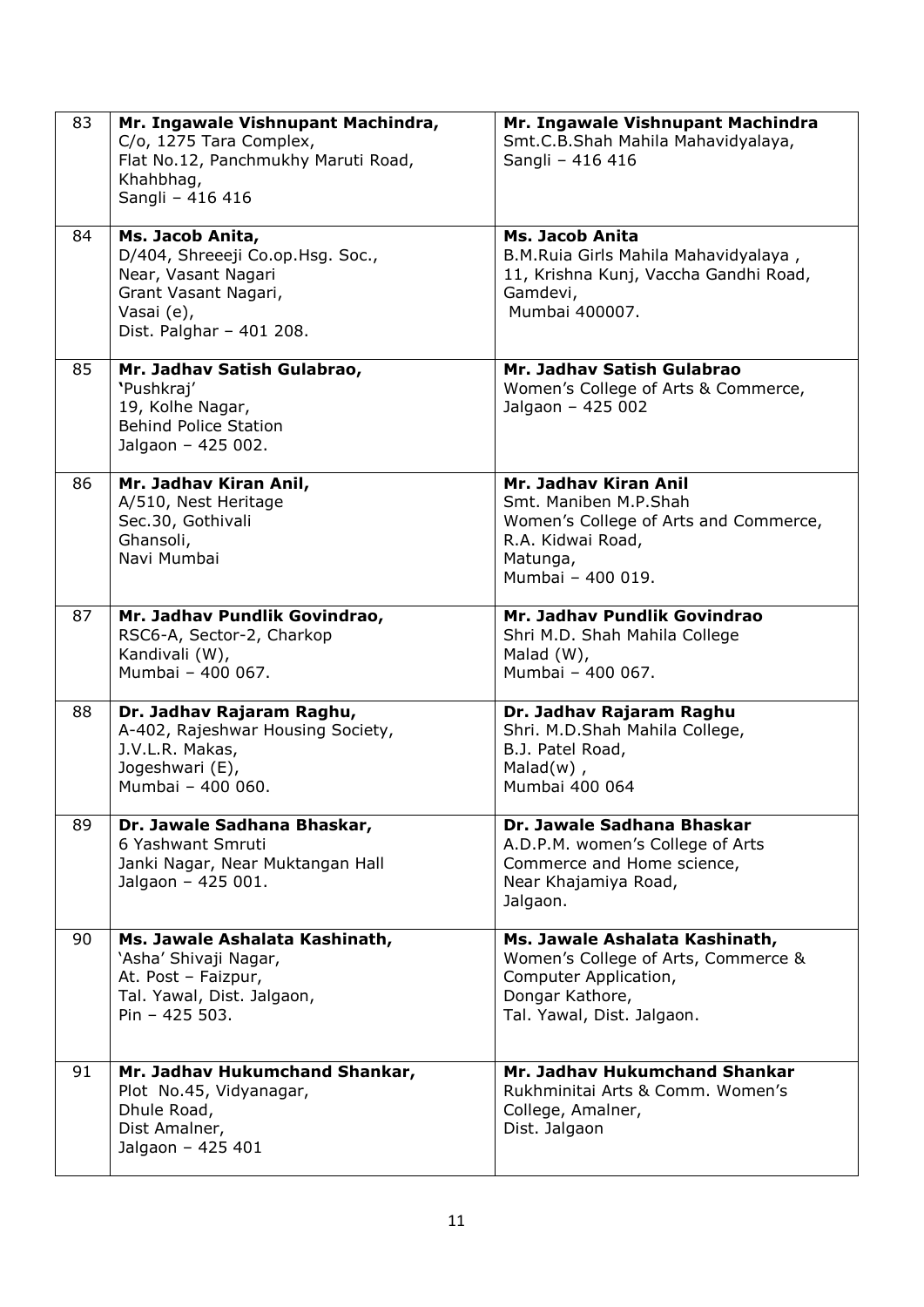| 92  | Dr. Jena Renuka Devi,<br>Imperial Heights,                     | Dr. Jena Renuka Devi<br>B.M. Ruia Girl's College,              |
|-----|----------------------------------------------------------------|----------------------------------------------------------------|
|     | Flat No. 1404,                                                 | 11, Krishna Kunj,                                              |
|     | B-Wing,                                                        | Vachha Gandhi Marg,                                            |
|     | Goregaon $-$ (W),<br>Mumbai - 400 104                          | Gamdevi,<br>Mumbai - 400 007.                                  |
|     |                                                                |                                                                |
| 93  | Mr. Joshi Mahendra B.<br>1, Rajbhavan,                         | Mr. Joshi Mahendra B.<br>M.D. Shah Mahila College,             |
|     | Opp. Adarsh Bus stop, Marve R oad,                             | Liberty Garden,                                                |
|     | Malad (W),                                                     | Malad,                                                         |
|     | Mumbai - 400 064.                                              | Mumbai - 400 064.                                              |
| 94  | Ms. Kamble Neeta Pramod,                                       | Ms. Kamble Neeta Pramod,                                       |
|     | A2/304, Shree Complex                                          | VPMS L.J.N.J. Mahila Mahavidyalaya                             |
|     | Phase-III, Adharwadi Jail Road,<br>Kalyan-West,                | Paranjpe 'B' Scheme Road No.1<br>Vile Parle (E),               |
|     | Dist-Thane - 421 301.                                          | Mumbai - 400 057.                                              |
|     |                                                                |                                                                |
| 95  | Dr. Kamble Prakash Ghansham,<br>C/o Ganesh Thombre             | Dr. Kamble Prakash Ghansham<br>ADPM'S Women's College of Arts, |
|     | Shrisadan, Plot No. 66B                                        | Commerce and Home Science,                                     |
|     | Sector No.452,                                                 | Near Khajamia,                                                 |
|     | Zakirhusen Colony,                                             | Jalgaon.                                                       |
|     | Sambhaji Nagar,<br>Jalgaon - 425 001.                          |                                                                |
|     |                                                                |                                                                |
| 96  | Dr. Kadam Alka Sitaram,                                        | Dr. Kadam Alka Sitaram                                         |
|     | 8/210, Ramkrishna Gardens<br>Near Ganesh Kund,                 | Ambikabai Jadhav Mahila Mahavidyalaya,<br>Vajreshwari,         |
|     | Palghar,                                                       | Tal. Bhiwandi,                                                 |
|     | Dist. Palhar - 401 404.                                        | Dist. Thane                                                    |
| 97  | Mr. Kajale Kishor Kondbaji,                                    | Mr. Kajale Kishor Kondbaji                                     |
|     | 203, Marigold 'C'wing,                                         | G.E.I's Women's College,                                       |
|     | Kailash Gardens, Vadavali,<br>MIDC Road,                       | Mahila Mahavidyalaya,<br>S.V. Joshi Vidya Sankul,              |
|     | Ambernath (E),                                                 | Middle Bldg.,                                                  |
|     | Dist. Thane - 421 501.                                         | Dombivli (E) - 421 201.                                        |
| 98  | Dr. Kakade Sindhu Pralhad                                      | Dr. Kakade Sindhu Pralhad                                      |
|     | 41, Mangal Apartment,                                          | SMRK-AK Mahila Mahavidyalaya,                                  |
|     | P & T Colony, Sharanpur Link Road,                             | College Road,                                                  |
|     | Nashik - 422 002.                                              | Nashik - 422 005.                                              |
| 99  | Mr. Kakde Parmeshwar Jijarao,                                  | Mr. Kakde Parmeshwar Jijarao,                                  |
|     | Plot No. 28/29, Near Machindranath Mandir,<br>Mitmita Parisar, | Janta Shikshan Prasarak Mandal's Mahila<br>Kala Mahavidyalaya, |
|     | Aurangabad $-431001$ .                                         | Dhillan Building, Ayappa Mandir Road,                          |
|     |                                                                | Beed By Pass,                                                  |
|     |                                                                | Aurangabad.                                                    |
| 100 | Ms. Kamble Madhuri Parshuram,                                  | Ms. Kamble Madhuri Parshuram                                   |
|     | Mrunal, 3279, 132                                              | Smt. C.B.Shah Mahila Mahavidyalaya,                            |
|     | Ghansham Nagar,<br>Madhavnagar Road,                           | Ratanshinagar,<br>Sangli - 416 416                             |
|     | Sangli - 416 416                                               |                                                                |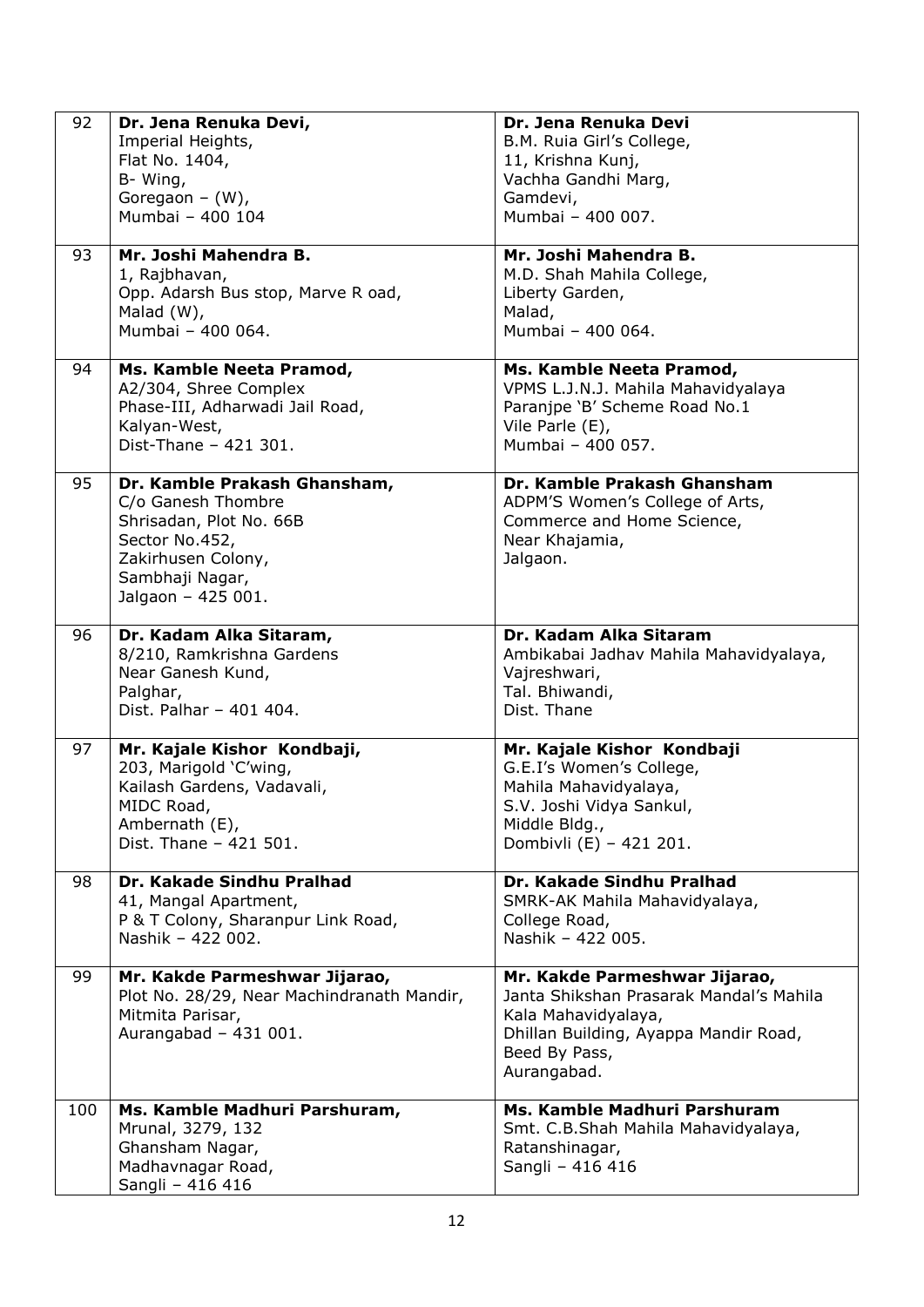| 101 | Ms. Kamble Sangita Rustum,<br>Flat No. 209, Sai shilp,<br>C/o. Mr. Vivek Khare,<br>Hanuman Wadi,<br>Panchwati - 422 003.                           | Ms. Kamble Sangita Rustum<br>SMRK.BK.AK Mahila Mahavidyalaya, Prin.<br>T.A. Kulkarni Road,<br>Nashik - 422 005                       |
|-----|----------------------------------------------------------------------------------------------------------------------------------------------------|--------------------------------------------------------------------------------------------------------------------------------------|
| 102 | Mr. Kamble Vyankat Krishnaji,<br>10-A, Subhashri Plaza,<br>Ambad link Road,<br>Kamatwade, Cidco,<br>Nashik - 422 008                               | Mr. Kamble Vyankat Krishnaji<br>SMRK-AK Mahila Mahavidyalaya,<br>College Road,<br>Nashik - 422 005                                   |
| 103 | Mr. Kamble Ravindra Madhukar,<br>E-301, Bhaskar Complex,<br>Vijay Nagar,<br>Nallasopara (E),<br>Tal. Vasai,<br>Dist. Palghar - 410 209             | Mr. Kamble Ravindra Madhukar<br>Shri. M.D. Shah Mahila College,<br>B.J. Patel Road,<br>Malad (W),<br>Mumbai - 400 064                |
| 104 | Mr. Kamble Kishor Akaram,<br>At Post - Latawade,<br>Tal. Hatkanangle, Dist. Kolhapur,<br>Pin - 416 112.                                            | Mr. Kamble Kishor Akaram,<br>Shrimati Sushiladevi Malharrao Desai Kanya<br>Mahavidyalaya,<br>Peth Vadgaon,<br>Dist. Kolhapur.        |
| 105 | Ms. Karapurkar Kavita Amit,<br>Durga Vihar, First Floor,<br>Gen. A.K. Vaidya Marg, Near TMC,<br>Panchpakhadi, Thane (W),<br>Pin - 400 602.         | Ms. Karapurkar Kavita Amit,<br>Dr. B.M.N. College of Home Science,<br>338, R.A. Kidwai Road,<br>Matunga,<br>Mumbai - 400 019.        |
| 106 | Dr. Karankal Rajendra Shamraom,<br>Sai Sarovar Apartment, A - Block, 178/356,<br>Kurla Camp Road, Near Gurunanak School,<br>Ulhasnagar $-421004$ . | Dr. Karankal Rajendra Shamraom<br>G.E.I.S. Mahila Mahavidyalaya,<br>Dombivali.                                                       |
| 107 | Dr. Karade Sujata Jagan,<br>Plot No.7 Shastrinagar,<br>Dr. Ambedkar Road,<br>Sangli - 416 416                                                      | Dr. Karade Sujata Jagan<br>Smt. C.B.Shah Mahila Mahavidyalaya,<br>Ratanshinagar,<br>Sangli - 416 416                                 |
| 108 | Mr. Kalwane Prakash Sahebrao,<br>At/post-shillegaon,<br>Tal. Gangapur<br>Dist. Aurangabad - 423 702                                                | Mr. Kalwane Prakash Sahebrao<br>JSPM Mahila Kala Mahavidyalaya,<br>Dhillon Building,<br>Beed-by-pass Road,<br>Aurangabad $-431009$ . |
| 109 | Dr. Kanade Suresh Fakirrao,<br>202, Akshyadham,<br>'A'Anand Nagar,<br>Gangapur Road,<br>Nashik - 422 003.                                          | Dr. Kanade Suresh Fakirrao<br>G.E. Society's<br>SMRK-AK Mahila Mahavidyalaya,<br>College Road, Nashik - 5                            |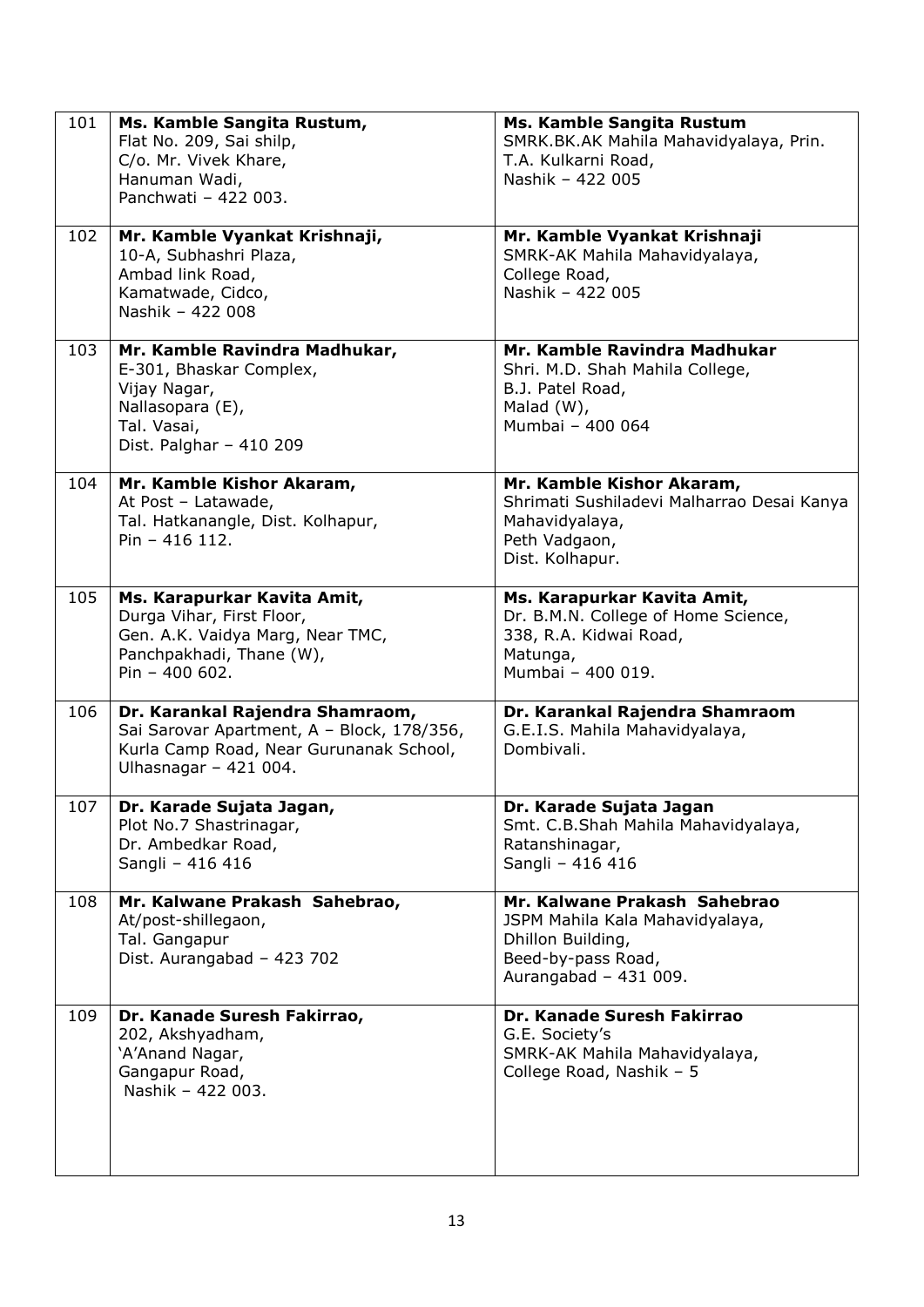| 110 | Dr. Kasralkar Sarita Hiren,<br>23/A, Ground floor,<br>Sultan Singh Bhavan,<br>P.M. Road,                                                            | Dr. Kasralkar Sarita Hiren<br>Smt. Maniben M. P. Shah Women's<br>College of Arts & Commerce<br>338, R.A. kidwadi Road, Matunga,             |
|-----|-----------------------------------------------------------------------------------------------------------------------------------------------------|---------------------------------------------------------------------------------------------------------------------------------------------|
|     | Santacruz (W),<br>Mumbai - 400 054.                                                                                                                 | Mumbai -400019                                                                                                                              |
| 111 | Dr. Katayan Ravindra Mishra,<br>6-B/101, Gisrishikhar CHS,<br>New Mhada, New Dindoshi<br>Goregaon (E),<br>Mumbai - 400 056.                         | Dr. Katayan Ravindra Mishra<br>Maniben Nanawati Women's College,<br>Vallabhai Road, Ville Parle(W),<br>Mumbai - 400 056.                    |
| 112 | Dr. Kaul(Kak) santosh Rakesh,<br>B-601 Vikas Park,<br>Midchauki<br>Malad (W),<br>Mumbai.                                                            | Dr. Kaul(Kak) santosh Rakesh<br>Shri B.M. Ruhia Girls College,<br>11 Krishna Kunj, Vachha Gandhi Marg,<br>Gamdevi,<br>Mumbai - 400007       |
| 113 | Ms. Kendurkar Amita,<br>1305, Eastern Masestm,<br>Navghar Road, Tata Colony,<br>Mulund (E),<br>Mumbai - 400 081.                                    | Ms. Kendurkar Amita,<br>Smt. P.N. Doshi College,<br>Cama Lane,<br>Ghatkopar (W),<br>Mumbai - 400 086.                                       |
| 114 | Dr. Khadase Sunita Santosh,<br>'Sanvidhan' Plot No.-9<br>Ramkrishna Paramhans Housing Soc.<br>Behind D Mart, 100 ft Road,<br>Sangli - 416 416.      | Dr. Khadase Sunita Santosh<br>Smt. C.B. Shah Mahila Mahavidyalaya,<br>Ratanshinagar,<br>Sangli - 416 416.                                   |
| 115 | Mr. Khan Shahajahan Sarwer,<br>Flat No. 605, Wing "A",<br>Saathi Co-Op. HSG Society,<br>Kumbharwada Road,<br>Mumbai - 400 017.                      | Mr. Khan Shahajahan Sarwer,<br>Dr. B.M.N. College of Home Science,<br>338, R.A. Kidwai Road,<br>Matunga,<br>Mumbai - 400 019.               |
| 116 | Mr. Khare Ravindra Ramdas,<br>Plot No. 48, Bajaj Show Room Back Side,<br>Ayodhya Nagar, Jalgaon Road,<br>Bhusawal, Dist. Jalgaon,<br>Pin - 425 201. | Mr. Khare Ravindra Ramdas,<br>Women's College of Arts, Commerce &<br>Computer Application,<br>Dongar Kathore,<br>Tal. Yawal, Dist. Jalgaon. |
| 117 | Ms. Kharole Manjusha Manohar,<br>Flat No.6, Plot No.6,<br>Sadguru Apartment,<br>Patwa Colony, Amalner<br>Dist. Jalgaon - 425 401.                   | Ms. Kharole Manjusha Manohar<br>Rukhminitai Arts & Comm. Women's<br>College, Amalner,<br>Dist. Jalgaon                                      |
| 118 | Dr. Khare Vivek Kamlakar,<br>6, Bharat Residency,<br>Near Nirmala Convent,<br>D.K. Nagar, Gangapur Road,<br>Nashik - 422 013.                       | <b>Dr. Khare Vivek Kamlakar</b><br>SMRK-AK Mahila Mahavidyalaya,<br>Prin T.A, Kulkarni Vidyanagar,<br>College Road,<br>Nashik - 422 005     |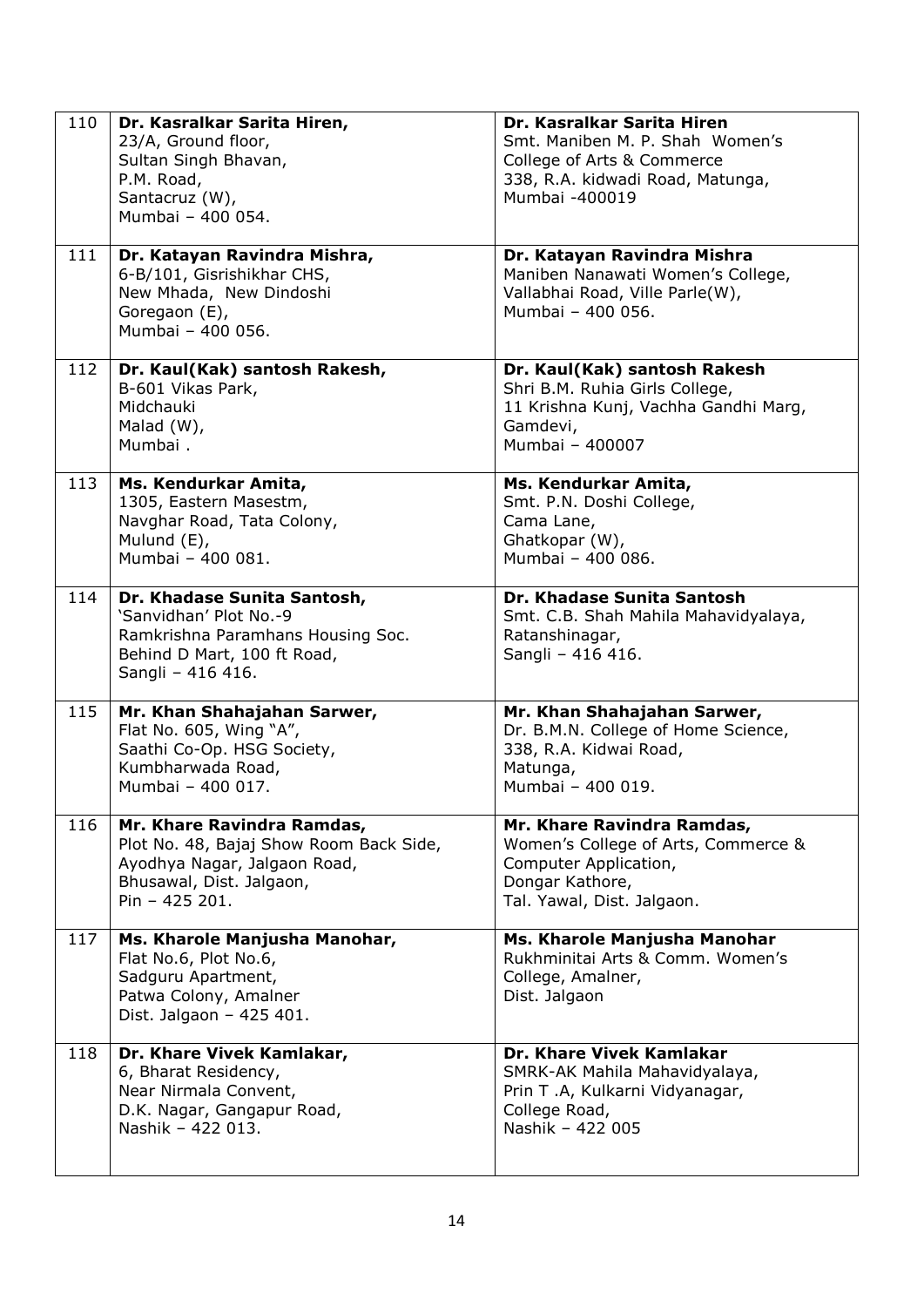| 119 | Mr. Khandare Dinesh Sahebrao,<br>Plot No.13, Ramnagar, Golibar,<br>Tekadi Road,<br>Infront of Vishwakarma welding works,<br>Dhule - 424 001. | Mr. Khandare Dinesh Sahebrao<br><b>WKBS Mandals Arts &amp; Commerce College</b><br>for Women,<br>Deopur,<br><b>Dhule</b>                          |
|-----|----------------------------------------------------------------------------------------------------------------------------------------------|---------------------------------------------------------------------------------------------------------------------------------------------------|
| 120 | Dr. Khilare Shashikant Namdev,<br>64, Sundar Park,<br>Mayur Housing Society,<br>Near New Railway Station (E),<br>Sangli - 416 416            | Dr. Khilare Shashikant Namdev<br>Smt. C.B.Shah Mahila Mahavidyalaya,<br>Ratanshinagar,<br>Near Amrai,<br>Sangli - 416 416.                        |
| 121 | Mr. Kore Khandappa Kamanna,<br>At-post- Malewadi-Akluj<br>Tal. Malshiras,<br>Dist. Solapur - 413 101.                                        | Mr. Kore Khandappa Kamanna<br>Smt. Ratnaprabhadevi Mohite Patil<br>College of Home Science for Women,<br>Akluj. Dist. Solapur - 413 203           |
| 122 | Ms.Kolhe Vrushali Vilas,<br>'Ravikiran' Plot No.117, Gate No. 49, Ganesh<br>Colony,<br>Jalgaon - 425 001.                                    | Ms.Kolhe Vaishali Vilas<br>ADPM'S Women's College of Arts,<br>Commerce and Home Science,<br>Khajamia,<br>Jalgaon.                                 |
| 123 | Dr. Kolambazkar Vinayak Remana,<br>Yashwant Palace,<br>F-2, S.7 Colony, Vishrambag,<br>Sangli - 416 415.                                     | Dr. Kolambazkar Vinayak Remana<br>Smt. C.B. Shah Mahila Mahavidyalaya,<br>Ratanshinagar,<br>Sangli - 416 416                                      |
| 124 | Dr. Kulkarni Shubhangi Prasad,<br>Flat No.17,<br>Amar Bhuvan Bldg.,<br>27 Industrial Area,                                                   | Dr. Kulkarni Shubhangi Prasad<br>Smt.M.M.P.shah Women's College of Arts &<br>Commerce,                                                            |
|     | Sion $(E)$ ,<br>Mubai - 400 022.                                                                                                             | 338 R.A. Kidwai Road,<br>Matunga - 400 019.                                                                                                       |
| 125 | Dr. Kulkarni Sunita Prasanna,<br>B/201, 'URANUS'; Vasant Galaxy,<br>Bangar Nagar,<br>Goregaon (W),<br>Mumbai - 400 104.                      | Dr. Kulkarni Sunita Prasanna,<br>Department of English,<br>VPMS' L.J.N.J. Mahila College,<br>Vile Parle (E),<br>Mumbai - 400 057.                 |
| 126 | Dr. Koppikar Vijayalaxmi Jaideep,<br>50, Aram Nagar II,<br>Varsova,<br>Mumbai - 400 061.                                                     | Dr. Koppikar Vijayalaxmi Jaideep,<br>Shri. M.D. Shah mahila College of Arts &<br>Commerce,<br>B.J. Patel Road,<br>Malad (W),<br>Mumbai - 400 064. |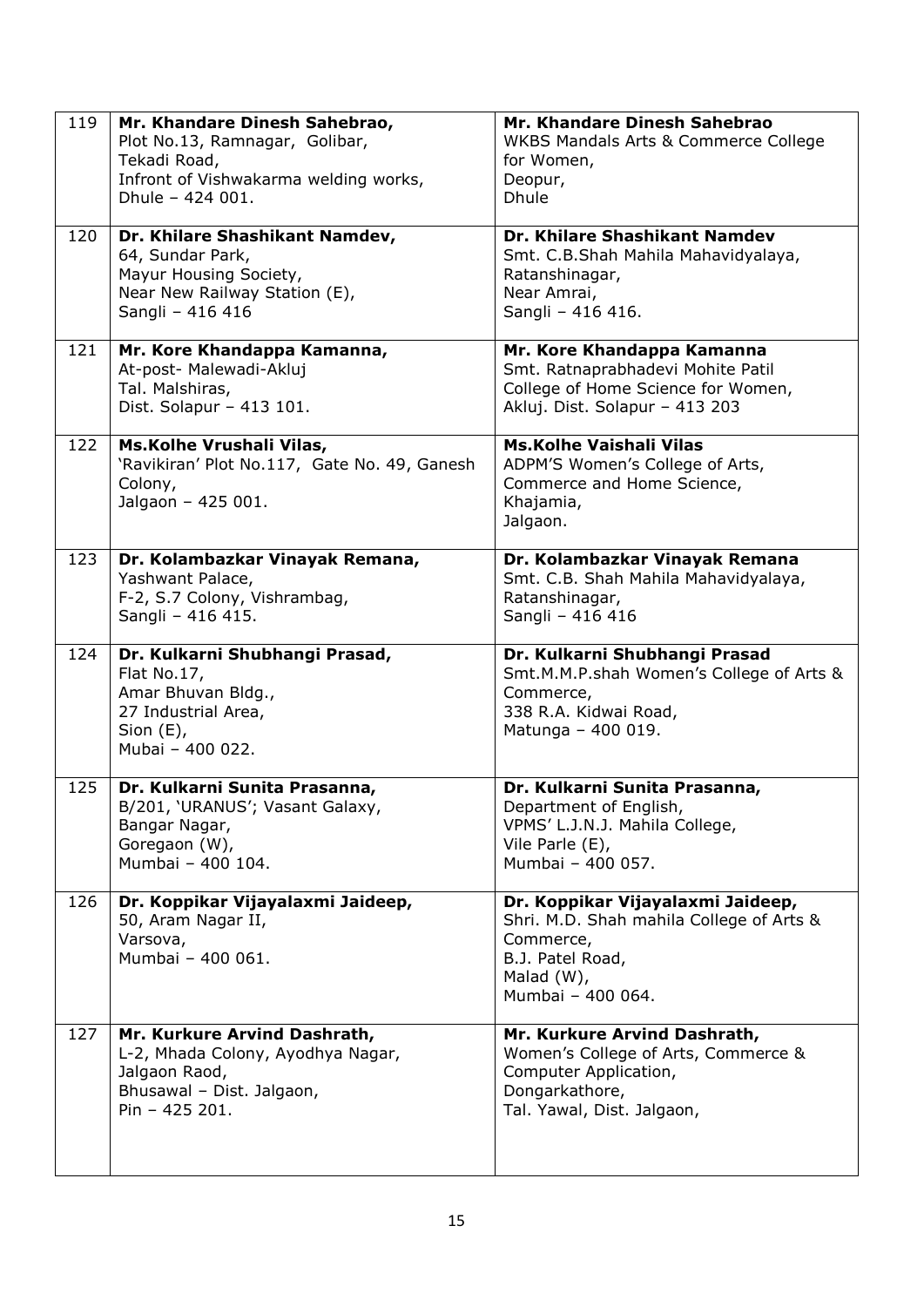| 128 | Ms. Lad Sugandha Kamlakar,<br>Avishkar Garden Society,<br>B/302, Poonam Vihar Complex,<br>Mira Road (E),<br>Thane - 401 107.       | Ms. Lad Sugandha Kamlakar<br>Dr. B.M.N. College of Home Science,<br>338, R.A.Kidwai Road<br>Matunga - 400 019.                             |
|-----|------------------------------------------------------------------------------------------------------------------------------------|--------------------------------------------------------------------------------------------------------------------------------------------|
| 129 | Dr. Lal Jyotsana Shyam,<br>603, Mira House,<br>Vijay Park,<br>Mira Road (E),<br>Thane - 401 107                                    | Dr. Lal Jyotsana Shyam,<br>M.M.P.Shah Women's College<br>338, R.A. Kidwai Road,<br>Matunga,<br>Mumbai - 400 019.                           |
| 130 | Mr. Lokare Somnath Sopan,<br>Flat No.4, Shreya Appt.<br>Plot No.46 S.No.461/1,<br>Raisono Nagar,<br>Jalgaon - 425 001              | Mr. Lokare Somnath Sopan<br>ADPM'S Women's College of Arts,<br>Commerce and Home Science,<br>Khajamia,<br>Jalgaon.                         |
| 131 | Ms. Magre Anita Deepak,<br>11, Manisha Colony behind<br>Dhyan Mandir,<br>Ganpati Nagar,<br>Jalgaon - 425 002                       | Ms. Magre Anita Deepak<br>A.D.P.M. women's College of Arts<br>Commerce and Home science,<br>Near Khajamiya Road,<br>Jalgaon.               |
| 132 | Dr. Manju Prabha,<br>15 E, Udayagiri,<br>Anushakti Nagar,<br>Mumbai - 400 094.                                                     | Dr. Manju Prabha,<br>Smt. P.N. Doshi College,<br>Cama Lane,<br>Ghatkopar (W),<br>Mumbai - 400 086.                                         |
| 133 | <b>Ms.Mandhare Shital Amol,</b><br>B-1, Kalparatna Chs. Plot No. 7,<br>Sector No.8,<br>Airoli,<br>Navi Mumbai-40                   | <b>Ms.Mandhare Shital Amol</b><br>Smt.M.M.P Shah Woman's college of Arts<br>and Commerce, 338,<br>R.A.Kidwai Road, Matunga (E)<br>Mumbai19 |
| 134 | Dr. Manohar Jaysheela Baswani,<br>Vijay Rupnwar, Ratnapuri 03,<br>Sangram Nagar, Akluj, Tal. Malshiras<br>Dist. Solapur - 413 101. | Dr. Manohar Jaysheela Baswani<br>Smt. Ratnaprabhadevi Mohite Patil<br>College of Home Science for Women,<br>Akluj.                         |
| 135 | Dr. Mahajan Devkinandan,<br>1-Telephone Colony,<br>Dhule Road, Amalner,<br>Dist. Jalgaon - 425 401                                 | Dr. Mahajan Devkinandan<br>NBP's Rukhmintai Arts<br>& Comm. Mahila College,<br>Amalner,<br>Dist. Jalgaon- 425 401                          |
| 136 | Dr. Masiwal Hemlata Shivdutt,<br>Shubh Shanti Complex B-103,<br>Dahanukarwadi, Kandivli (W),<br>Mumbai - 400 067.                  | Dr. Masiwal Hemlata Shivdutt<br>B.M.Ruia Girls College,<br>11 Krishna Kunj, Vaccha Gandhi Road,<br>Gamdevi,<br>Mumbai 400007.              |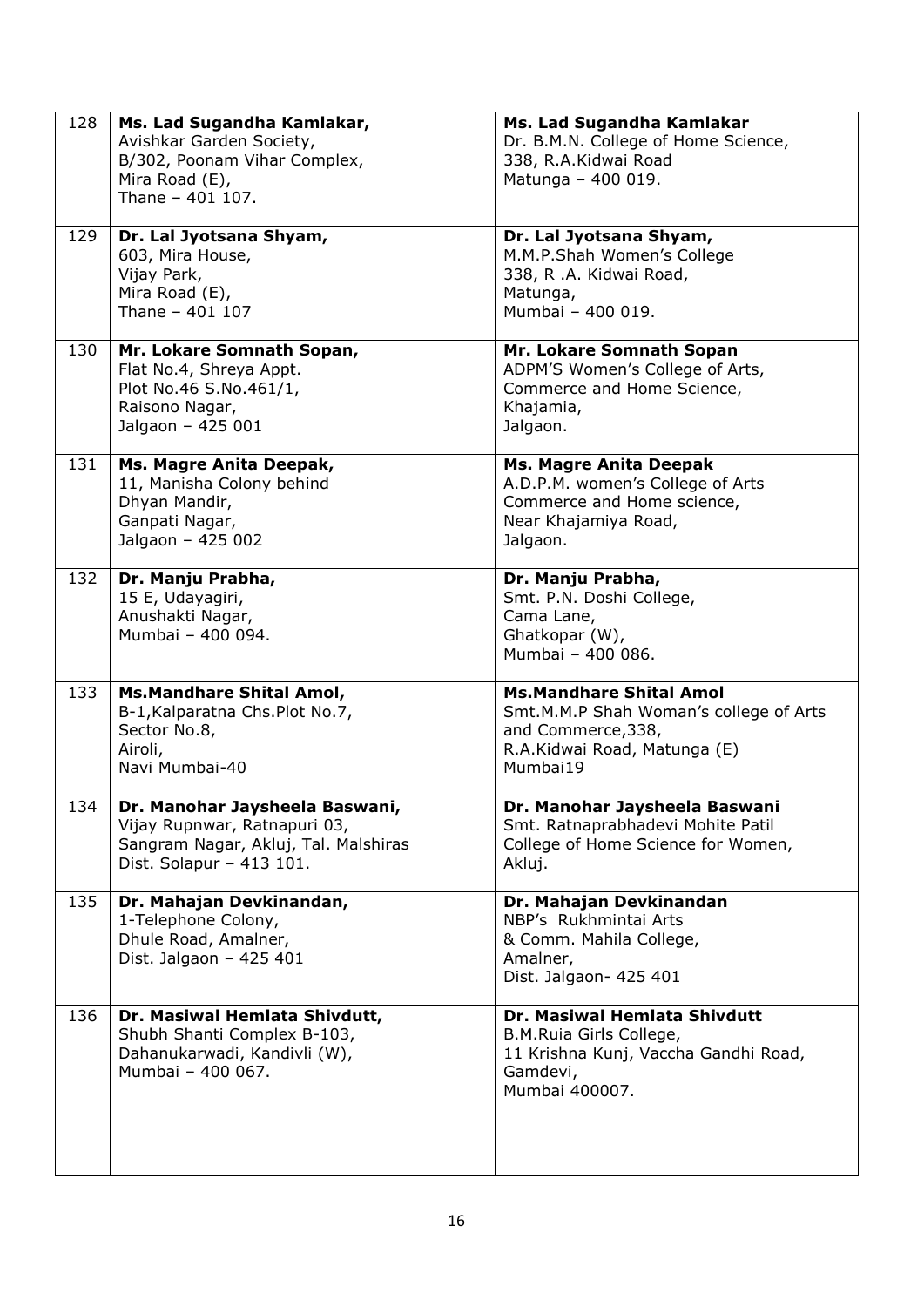| 137 | Dr. Mehta Meena Bipin,<br>04, Megha Co. Op. Hsg. Society,<br>Daftary Road,<br>Malad, Mumbai - 400 097.                                           | Dr. Mehta Meena Bipin<br>Dr. B.M.N. College of Home Science,<br>338, R.A. Kidwai Road,<br>Matunga,<br>Mumbai - 400 019.                                                              |
|-----|--------------------------------------------------------------------------------------------------------------------------------------------------|--------------------------------------------------------------------------------------------------------------------------------------------------------------------------------------|
| 138 | Mr. Methe Shivaji Balasaheb,<br>G-204 Vienna Puranik City,<br>Kasarvadavali, G.B. Road,<br>Thane (W) - 400 615.                                  | Mr. Methe Shivaji Balasaheb,<br>Smt. P.N. Doshi College,<br>Cama Lane,<br>Ghatkopar (W),<br>Mumbai - 400 086.                                                                        |
| 139 | Dr. Mishra Ranjana,<br>A/2-34, Nabard Nagar,<br>Thakur Complex,<br>Kandivali (E),<br>Mumbai - 400 101.                                           | Dr. Mishra Ranjana<br>Shri M.D. Shah Mahila College, Near Liberty<br>Garden,<br>Malad (W),<br>Mumbai - 400 064.                                                                      |
| 140 | Dr. Mishra Sunita Jaiprakash,<br>A-706, Ajanta Empress Sector 19,<br>Plot No. 52, Airoli,<br>Navi Mumbai - 400 708.                              | Dr. Mishra Sunita Jaiprakash,<br>Smt. B.M. Ruia Mahila Mahavidyalaya,<br>11, Krishna Kunj, Vachha Gandhi Road,<br>Gamdevi,<br>Mumbai - 400 708.                                      |
| 141 | Dr. Mishra Usha Dineshkumar,<br>A-503, Pluto Suncity,<br>Adistan Karacharya Marg,<br>Gandhi Nagar, Powai,<br>Mumbai - 400 076.                   | Dr. Mishra Usha Dineshkumar<br>Smt. Maniben M. P. Shah Womens College<br>of Arts &, Commerce,<br>338, R.A. kidwadi Road, Matunga, Mumbai -<br>400019                                 |
| 142 | Dr. Mirza Anisbaig Razakbaig,<br>Lane No.20, New Baijipura,<br>Aurangabad $-431001$ .                                                            | Dr. Mirza Anisbaig Razakbaig<br>Janta Shikshan Prasarak<br>Mandal's Mahila Kala Mahavidyalaya,<br>Dhillon Building, Ayappa<br>Mandir Road,<br>Beed-by-pass,<br>Aurangabad - 431 009. |
| 143 | Dr. Mishra Arun Ramshankar,<br>E/203- Madhuban Bldg,<br>Ketki Pada, Dahisar (E),<br>Mumbai - 400 068.                                            | Dr. Mishra Arun Ramshankar<br>Shri. M.D. Shah Mahila College,<br>Malad (W), Mumbai 400064                                                                                            |
| 144 | Dr. Mishra Manoj Kumar,<br>C/504 Mercury Tower,<br>Mira-Bhayandar Road,<br>Near Tanvar Hospital,<br>Mira Road,<br>Thane $-401$ 107.              | Dr. Mishra Manoj Kumar<br>Shri. M.D. Shah Mahila College,<br>B.J. Patel Road, Malad (W),<br>Mumbai - 400 064.                                                                        |
| 145 | Mr. More Vinod Zama,<br>Sar. No. 88, Plot No. 101+102/ Block No. -9,<br>Chintamani Vihar, Tapi Nagar, Bhusawal,<br>Tal. Bhusawal, Dist. Jalgaon, | Mr. More Vinod Zama,<br>Women's College of Arts, Commerce &<br>Computer Application,<br>Dongar Kathore,<br>Tal. Yawal, Dist. Jalgaon.                                                |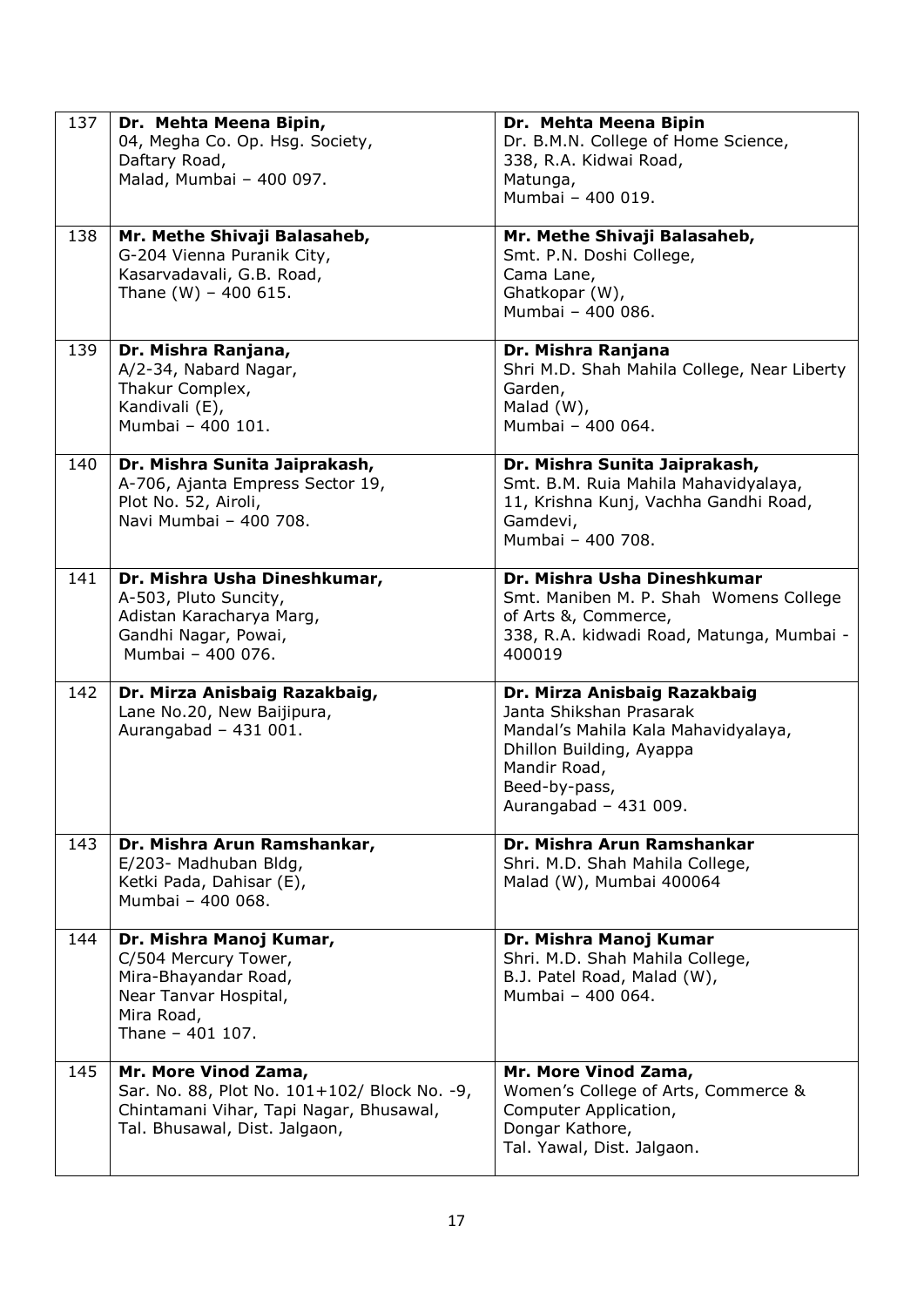| 146 | Ms. Moses Simha Sasoon,<br>Gullam Mohd Bldg, 3 <sup>rd</sup> floor, Room No. 71,<br>Nowroji Hill Road No. 07,<br>Mumbai - 400 009.                      | <b>Ms. Moses Simha Sasoon</b><br>Shri. M.D. Shah Mahila College of<br>Arts & Commerce, Malad (W),<br>Mumbai - 400 064                                      |
|-----|---------------------------------------------------------------------------------------------------------------------------------------------------------|------------------------------------------------------------------------------------------------------------------------------------------------------------|
| 147 | Ms. Mujawar Jasmeen Sameer,<br>'Rounak' Gulmohar Colony,<br>South Shivaji Nagar,<br>Sangli - 416 416.                                                   | Ms. Mujawar Jasmeen Sameer,<br>Shreemat Champaben Balchand Shah<br>mahila Mahavidyalaya,<br>Ratanshinagar,<br>Sangli - 416 416.                            |
| 148 | Ms. Mukane Hemalata U.<br>1304, Krishna Heritage Tower, Near Sayli<br>Hospital, New Link Road, Borivali (W),<br>Mumbai- 400 091.                        | Ms. Mukane Hemalata U.<br>M.D. Shah Mahila College Arts & Commerce<br>B.J. Patel Road Malad (W)<br>Mumbai - 400 064.                                       |
| 149 | <b>Mr.Muley Nitin Dattatray,</b><br>Plot No.747/1, K.K. Avenue Road, Near Deepak<br>Chowk, Bhavnagar 364001                                             | <b>Mr. Muley Nitin Dattatray,</b><br>Smt.N.C.Gandhi & Smt.B.V.Gandhi Mahila<br>Arts and Commerce,<br>Diamond Road, Bhavnagar-364001                        |
| 150 | Ms. Naik Neelam Pramod,<br>Flat No. 315, D-Wing, Daffodil,<br>Dosti Acres, Wadal (E),<br>Pin - 400 037.                                                 | Ms. Naik Neelam Pramod,<br>Dr. B.M.N. College of Home Science,<br>338, R.A. Kidwai Road,<br>Matunga,<br>Mumbai - 400 019.                                  |
| 151 | Dr. Nehete Kishor Hiraman,<br>"Om" 1- Bhagwan Nagar,<br>Near Kilbil School,<br>Jalgaon - 425 002.                                                       | Dr. Nehete Kishor Hiraman<br>A.D.P.M. women's College of Arts<br>Commerce and Home science,<br>Near Khajamiya Road,<br>Jalgaon.                            |
| 152 | Dr. Nehete Geeta Balkrishna,<br>"Shree" 180, Gandhi Nagar, Jilha Peth,<br>Jalgaon - 425 001.                                                            | Dr. Nehete Geeta Balkrishna<br>A.D.P.M. women's College of Arts<br>Commerce and Home science,<br>Near Khajamiya Road,<br>Jalgaon.                          |
| 153 | Ms. Nimbhorkar Rajashri Ramkrishna,<br>Parvati Apartment,<br>Near Bus Stand,<br>Shankar Nagar Road,<br>Akluj, Tal. Malshiras<br>Dist. Solapur - 413 101 | Ms. Nimbhorkar Rajashri Ramkrishna<br>Smt. Ratnaprabhadevi Mohite<br>Patil College of Home Science<br>For Women,<br>Akluj, Tal. Malshiras<br>Dist. Solapur |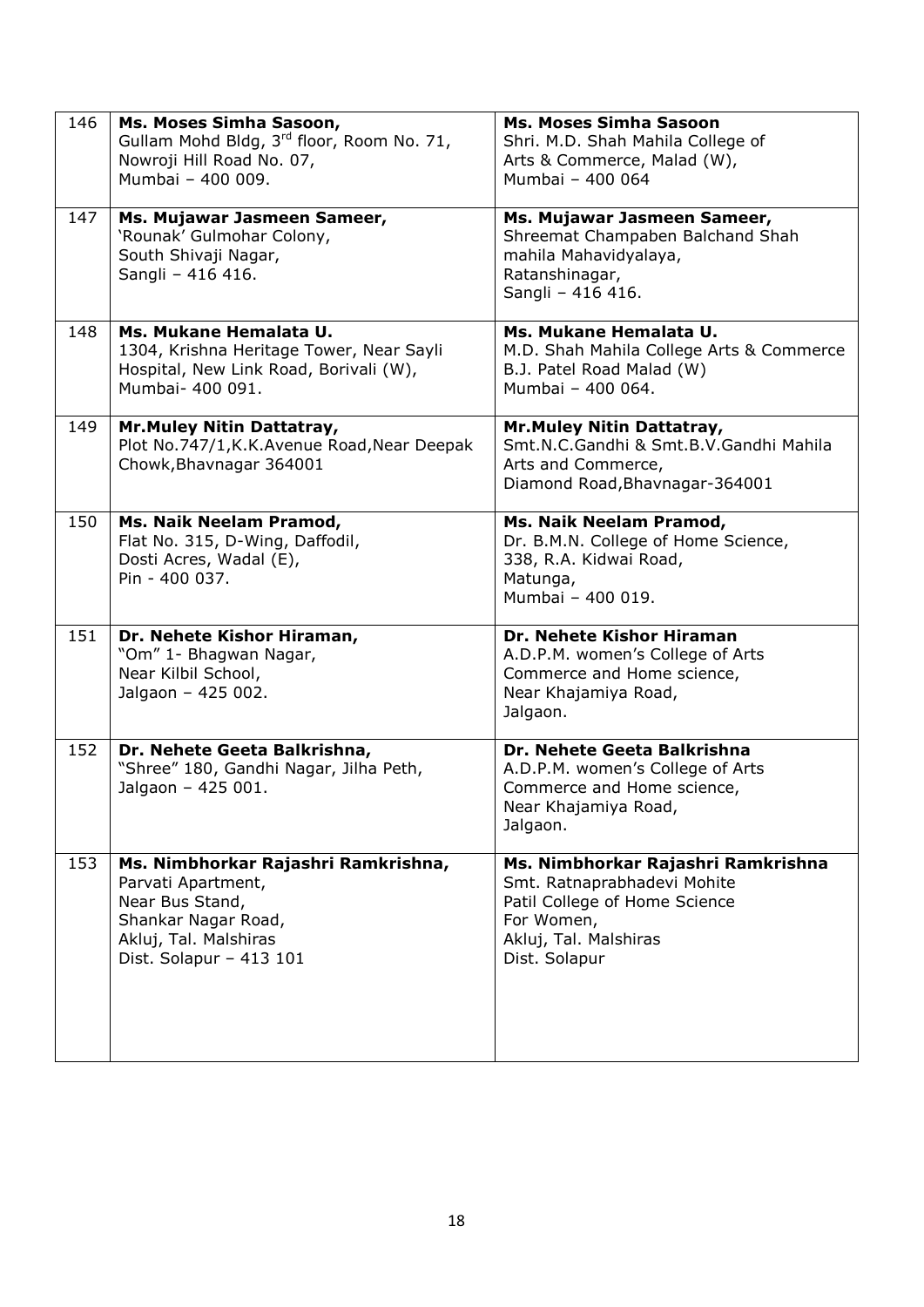| 154 | Ms. Nichani Soumya Rajesh,<br>301/A, Urvashi C.H.S.                                                                     | Ms. Nichani Soumya Rajesh<br>Smt.M.M.P. Shah Women's College of Arts                                                                              |
|-----|-------------------------------------------------------------------------------------------------------------------------|---------------------------------------------------------------------------------------------------------------------------------------------------|
|     | Road No.2, Sunder Nagar,<br>Kalina,<br>Santacruz (E),                                                                   | & Commerce<br>R.A. Kidwai Road,                                                                                                                   |
|     | Mumbai - 400 0                                                                                                          | Matunga,<br>Mumbai - 400 098.                                                                                                                     |
| 155 | Ms. Olate Anuradha Shekhar,<br>A3/31 Shivparvathi Hsg. Soc.<br>Sector 21, Nerul,<br>Navi Mumbai - 400 706.              | Ms. Olate Anuradha Shekhar<br>Dr. B.M.N College of Home Science,<br>338, R.A. Kidwai Road,<br>Mumbai - 400 019.                                   |
| 156 | Dr. Pal Kaveri Subodhkumar,<br>A 202, Matoshree Building No. 65,<br>Tilak Nagar, Chembur (W),<br>Mumbai - 400 086.      | Dr. Pal Kaveri Subodhkumar,<br>Smt. MMP Shah Women's College of Arts &<br>Commerce,<br>338, R.A. Kidwai Road,<br>Matunga,<br>Mumbai - 400 019.    |
| 157 | Mr. Pal Ramlakhan Ramdhari,<br>06, Aba Patil Chawl,<br>Vijay Nagar,<br>Goregaon (E),<br>Mumbai - 400 063.               | Mr. Pal Ramlakhan Ramdhari<br>Smt. B.M. Ruia Mahila Mahavidyalaya,<br>11 Krishna Kunj,<br>Vanchha Gandhi Road, Gamdevi, Mumbai -<br>400 007.      |
| 158 | Dr. Pandurang Mala,<br>1801 Sunflower, Neekkanth Gardents,<br>Govandi,<br>Mumbai - 400 088.                             | Dr. Pandurang Mala,<br>Dr. B.M.N. College of Home Science,<br>338, R.A. Kidwai Road,<br>Matunga,<br>Mumbai - 400 019.                             |
| 159 | Mr. Pansare Vasant Vishwanath,<br>279 C/1, Keshav Bhuvan, Deadhar Road,<br>Matunga (E),<br>Mumbai - 400 019.            | Mr. Pansare Vasant Vishwanath,<br>Smt. MMP Shah Women's College of Arts &<br>Commerce,<br>338, R.A. Kidwai Road,<br>Matunga,<br>Mumbai - 400 019. |
| 160 | Smt.Parmar Smita Prabhudas,<br>C/o.D.S.Nathani 684/6,Chirag, deri Road,<br>Near Diamond Chowk,<br>Bhavnagar $-364001$ . | <b>Smt.Parmar Smita Prabhudas</b><br>Smt.N.C.Gandhi &B.V.Gandhi Mahila Arts &<br>Commerce college dimond chowk<br>Bhavnagar 364 001.              |
| 161 | Mr. Parmar Vijay Parmar,<br>32, Necharal Park, Subhas Nagar,<br>Bhavnagar -36400                                        | Mr.Parmar Vijay Parmar,<br>Smt.N.C.Gandhi and Smt.B.V.Gandhi<br>Mahila Arts and commerce collere<br>883, Diamond Circle, Bhavnagar-364001         |
| 162 | Mr. Patra Sarat Chandra,<br>A/204, Usha Apartment, Janakalyan Nagar,<br>Lower Kharodi, Malad (W)<br>Mumbai-400095       | Mr. Patra Sarat Chandra<br>Shri. M.D. Shah Mahila College<br>B.P.Road, Malad (W)<br>Mumbai-400064                                                 |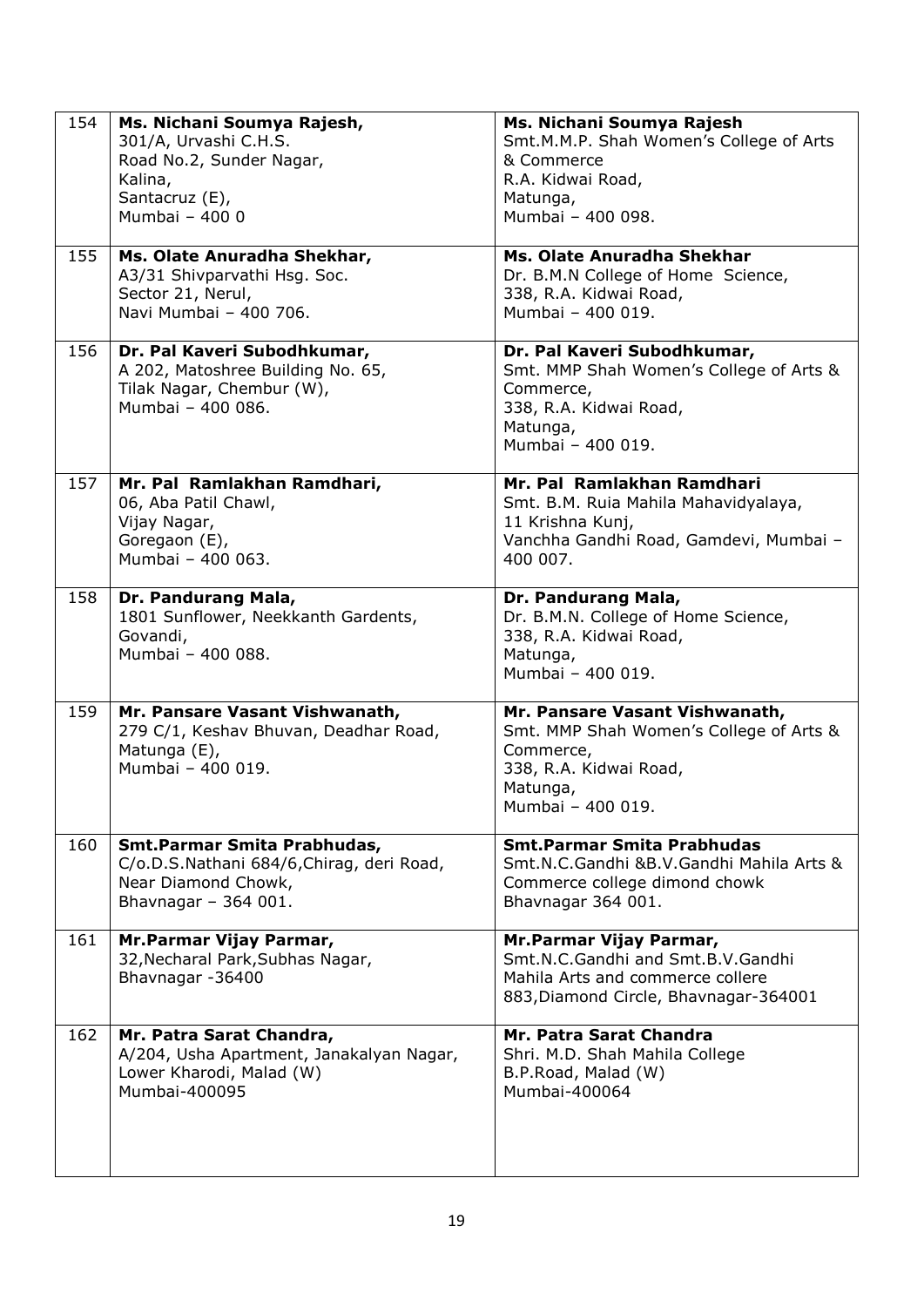| 163 | Mr. Patil Bapurao Rajaram,<br>Women's College of Arts, Commerce &                                                                     | Mr. Patil Bapurao Rajaram,<br>Women's College of Arts, Commerce &                                                                           |
|-----|---------------------------------------------------------------------------------------------------------------------------------------|---------------------------------------------------------------------------------------------------------------------------------------------|
|     | Computer Application,<br>Dongar Kathore,                                                                                              | Computer Application,<br>Dongar Kathore,                                                                                                    |
|     | Tal. Yawal, Dist. Jalgaon.                                                                                                            | Tal. Yawal, Dist. Jalgaon.                                                                                                                  |
| 164 | Dr. Patil Kavita Sanjay,<br>'Shatakshi' Bunglow, A-10 Suyojit Lawns,<br>Near Kamgar Nagar,<br>Nashik - 422 007.                       | Dr. Patil Kavita Sanjay,<br>S.M.R.K.-B.K.-A.K. Mahila Mahavidyalaya,<br>Prin. T.A. Kulkarni Vidya Nagar,<br>Nashik - 422 005.               |
| 165 | Dr. Patil Maruti Nagoji,<br>Gate No. 91/1,2,3,<br>Shivaji Nagar, Peth Vadgaon,<br>Tal - Hatkanagle, Dist. Kolhapur,<br>Pin - 416 112. | Dr. Patil Maruti Nagoji,<br>Shrimati Sushiladevi Malharrao Desai Kanya<br>Mahavidyalaya,<br>Peth Vadgaon,                                   |
| 166 | Dr. Patil Sanjay Pandurang,<br>31, Shri Guru Colony,<br>Near Pitamber Nagar, Walwadi,<br>Dist. Dhule - 424 058.                       | Dr. Patil Sanjay Pandurang,<br>W.K.B.S. Mandal's Arts and Commerce<br>College for Women's,<br>Deopur,<br>Dhule - 424 005.                   |
| 167 | Ms. Patki Archana Abhay,<br>502, Sai Heritage, Mhatarpada Road,<br>Off Caesar Road, Amboli,<br>Andheri (W),<br>Mumbai - 400 058.      | Ms. Patki Archana Abhay,<br>Smt. MMP Shah Women's College of Arts &<br>Commerce,<br>338, R.A. Kidwai Road,<br>Matunga,<br>Mumbai - 400 019. |
| 168 | Mr. Patil Vinay Bhaskar,<br>35, Shastri Nagar,<br>Ramanand Road,<br>Jalgaon - 425 002.                                                | Mr. Patil Vinay Bhaskar<br>ADPM'S Women's College of Arts,<br>Commerce and Home Science,<br>Khajamia,<br>Jalgaon.                           |
| 169 | Ms. Patil Sugandha Ichharam,<br>Plot No. 30, Gate No. 34,<br>Bendala Nagar, Near Prem Nagar,<br>Jalgaon, Pin Code: 425001.            | Ms. Patil Sugandha Ichharam<br>ADPM's Women's College of Arts, Comm. &<br>Home Science,<br>Near Khawajaminya road,<br>Jalgaon               |
| 170 | Mr. Patil Madhavrao Ashok,<br>Gate No- 25/2, Plot No.65<br>Kolhe Nagar, Nimkhedi Shivar,<br>Jalgaon - 425 001.                        | Mr. Patil Madhavrao Ashok<br>ADPM'S Women's College of Arts,<br>Commerce and Home Science,<br>Khajamia,<br>Jalgaon.                         |
| 171 | Dr. Patil Laxman Raosaheb,<br>PL.No.131, Near Parshwanath,<br>English School, Balaji Nagar,<br>Kupwad Road,<br>Sangli - 416 416       | Dr. Patil Laxman Raosaheb<br>Smt. Champaben Balchand<br>Shah Mahila Mahavidyalaya,<br>Ratanshinagar,<br>Sangli - 416 416                    |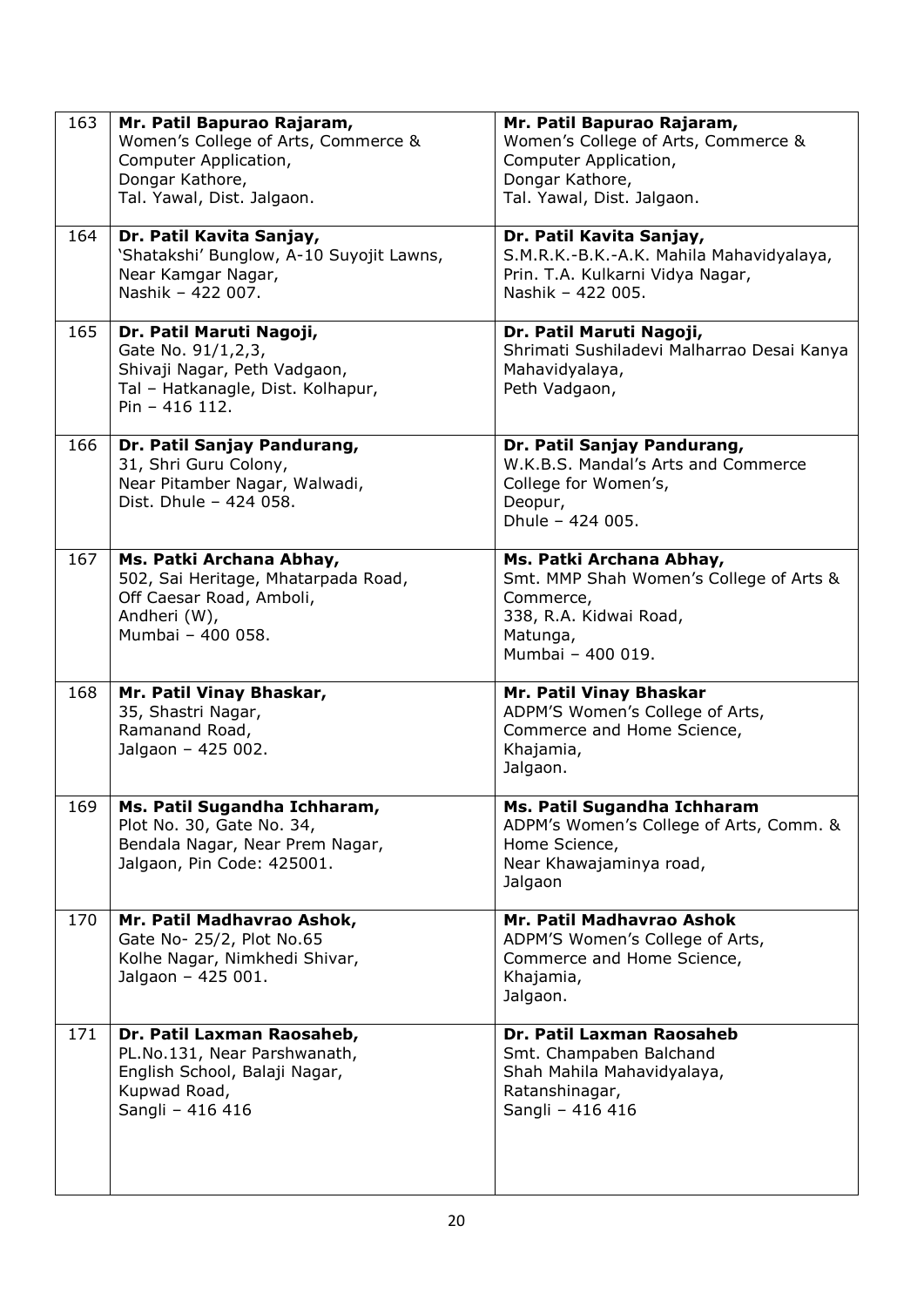| 172 | Dr. Patil Amol Ashokkumar,<br>A/p. Nagaonkavathe, Tal.Tasgaon,<br>Dist. Sangli - 416 307                                                             | Dr. Patil Amol Ashokkumar,<br>Smt. Champaben Balchand Shah Mahila<br>Mahavidyalaya,<br>Ratanshinagar,<br>Sangli - 416 416.                         |
|-----|------------------------------------------------------------------------------------------------------------------------------------------------------|----------------------------------------------------------------------------------------------------------------------------------------------------|
| 173 | Ms. Patil Geeta Kirtikumar,<br>A/1, Laxmi Sadan,<br>63, Jai Pakash Nagar,<br>Goregaon (E),<br>Mumbai - 400 063.                                      | Ms. Patil Geeta Kirtikumar<br>Shri M.D. Shah Mahila College of Arts &<br>Commerce,<br>Malad (W),<br>Mumbai - 400 064.                              |
| 174 | Ms. Patil Jijabai Nandaram,<br>C/o, Prof. D.N. Patil,<br>37/B Shankar Nagar,<br>Pimple Road, Amalner<br>Dist. Jalgaon - 425 401.                     | Ms. Patil Jijabai Nandaram<br>Rukhminitai Arts & Commerce Women's<br>College, Amalner,<br>Dist. Jalgaon.                                           |
| 175 | Ms. Patil Kavita Ratan,<br>202, B wing, Block 13,<br>Balaji Sapphire,<br>Balaji Complex,<br>Agashi Road, Pura Pada,<br>Virar $(W) - 401301$ .        | <b>Ms. Patil Kavita Ratan</b><br>B.M.Ruia Girls College,<br>11 Krishna Kunj, Vaccha Gandhi Road,<br>Gamdevi,<br>Mumbai 400007.                     |
| 176 | Dr. Patale Bharatsing Amarsing,<br>Plot No.23 Pitambar Nagar<br>Near Water Tank,<br>Gondur Road,<br>Viday Nagri,<br>Post Deopur,<br>Dhule - 424 005. | <b>Dr. Patale Bharatsing Amarsing</b><br>W.K.B.S. Mandal's Art's & Comm. College<br>for women,<br>Deopur,<br>Vidya Nagri Post - 424 005.           |
| 177 | Dr. Pathak Kirti Kantilal,<br>NL-6, Bldg. No.7 Flat No. 12<br>Sector 15, Nerul (E),<br>Navi Mumbai - 400 706                                         | Dr. Pathak Kirti Kantilal<br>Dr. Bhanuben Mahendra Nanavati College<br>of Home Science,<br>338, R.A. Kidwai Road,<br>Matunga,<br>Mumbai - 400 019. |
| 178 | Mr. Pandya Hitesh Himatlal,<br>B/302, Dhruv Apartment Gangadeep,<br>Gulmohar Road, Ville Parle,<br>Mumbai 400048.                                    | Mr. Pandya Hitesh Himatlal<br>Shri. MD Shah Mahila College,<br>B.J. Patel Road, Malad(W),<br>Mumbai                                                |
| 179 | Ms. Pant Alka Rajiv,<br>502 Suprabhat,<br>JVK Marg,<br>Andheri (E),<br>Mumbai - 400 069.                                                             | <b>Ms. Pant Alka Rajiv</b><br>Dr. B.M.N. College of Home Science, 338,<br>R.A. Kidwai Marg, Matunga,<br>Mumbai - 400 019.                          |
| 180 | Ms. Pawar Shobha Manik,<br>'Shri Sahavas' Shiralkar Colony,<br>A/p Ashta Tal. Walwa,<br>Dist. Sangli - 416 301                                       | Ms. Pawar Shobha Manik<br>Smt. C.B.Shah Mahila Mahavidyalaya<br>Ratanshinagar,<br>Sangli - 416 416                                                 |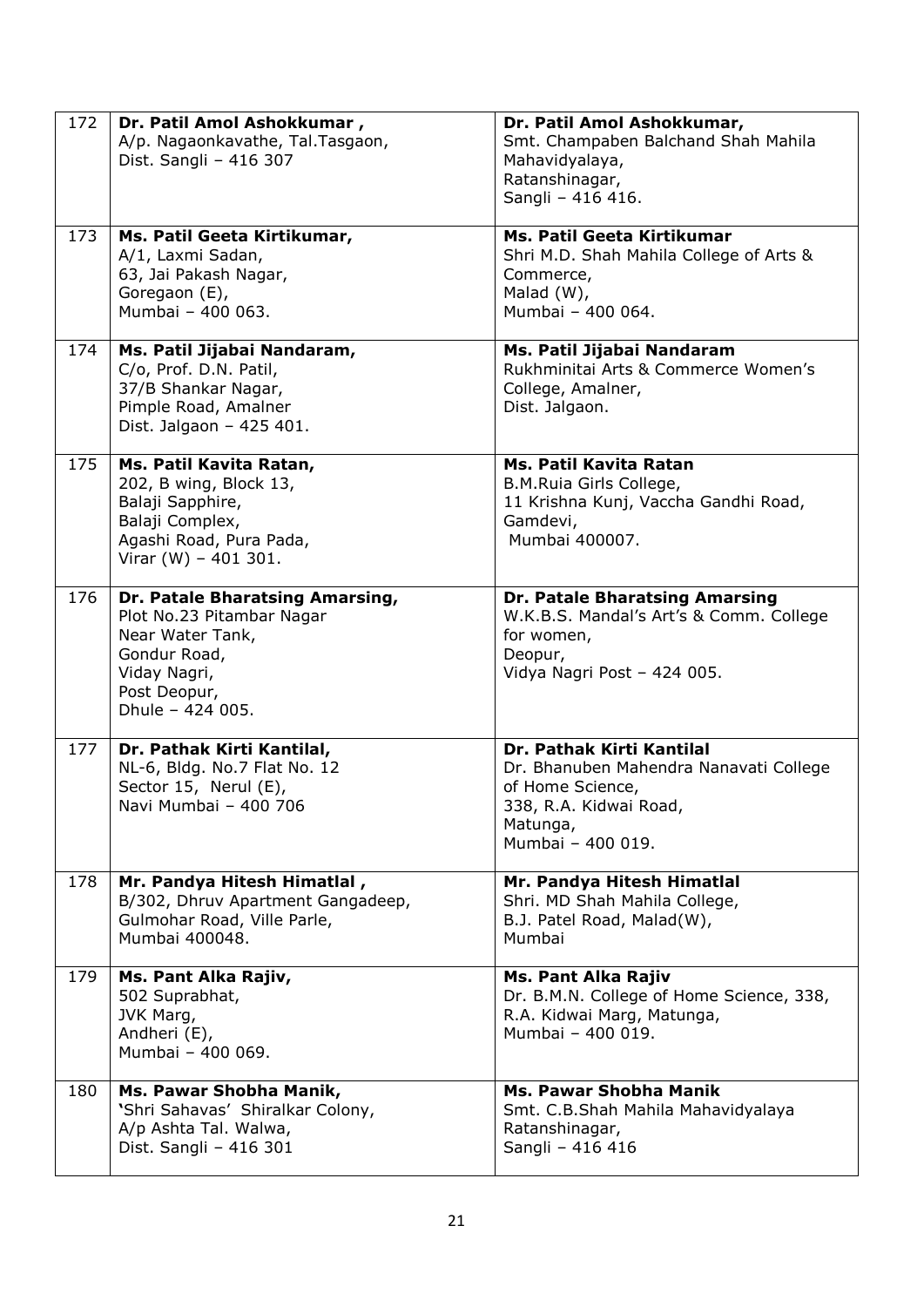| 181 | Mr. Pawar Sunil Madhukar,<br>001, Gauri- Gansh Apt. No.1<br>N/R Ashtavinayak Complex,<br>Giri Vihar Parisar,<br>Katrap,<br>Badlapur - 421 503.                  | Mr. Pawar Sunil Madhukar<br>G.E.I.'s Mahila Mahavidyalaya,<br>Dombivli (E) - 421 201                                                            |
|-----|-----------------------------------------------------------------------------------------------------------------------------------------------------------------|-------------------------------------------------------------------------------------------------------------------------------------------------|
| 182 | Mr. Pawar Sham Sahebrao,<br>'Shraddha'Plot No.4<br>Surabhi colony, Amalner,<br>Dist- Jalgaon - 425 401                                                          | Mr. Pawar Sham Sahebrao<br>NBP's Rukhminitai Arts & Commerce Mahila<br>College,<br>Amalner,<br>Dist. Jalgaon                                    |
| 183 | Dr. Petkar Mohini Prakash,<br>Flat No. 8, Ramkrishna Apartment,<br>Near Prasad Circle, Gangapur Road,<br>Nashik - 422 013.                                      | Dr. Petkar Mohini Prakash,<br>S.M.R.K.-B.K.-A.K. Mahila Mahavidyalaya,<br>Prin. T.A. Kulkarni Vidya Nagar,<br>Nashik - 422 005.                 |
| 184 | Ms. Prajapati Renuka Mahesh,<br>Building No. - 19/A,<br>401, New Garden Hill Society of New Mahada<br>Colony, above NVNP,<br>Goregaon (E),<br>Mumbai - 400 065. | Ms. Prajapati Renuka Mahesh,<br>Smt. MMP Shah Women's College of Arts &<br>Commerce,<br>338, R.A. Kidwai Road,<br>Matunga,<br>Mumbai - 400 019. |
| 185 | Dr. Qazi Noorzia Azhar,,<br>B-2, Azad Apartments,<br>Azad Street,<br>Andheri (W),<br>Mumbai.                                                                    | Dr. Qazi Noorzia Azhar<br>B.M.Ruia Girls College,<br>11, Krishna Kunj, Vaccha Gandhi Road,<br>Gamdevi,<br>Mumbai 400007.                        |
| 186 | Mr. Rachchh Gunvantrai Amrutlal,<br>A-201, Gagangiri CHS, Plot - 47,<br>Sector - 17, Vashi,<br>Navi Mumbai - 400 703.                                           | Mr. Rachchh Gunvantrai Amrutlal,<br>Smt. P.N. Doshi Women's College,<br>Cama Lane,<br>Ghatkopar (W),<br>Mumbai - 400 086.                       |
| 187 | Dr. Rane Shobha Sahebrao,<br>9, Rane Heritage,<br>Abhiyanta Naksh Colony,<br>Sawarkar Nagar,<br>Gangapur Road,<br>Nashik - 422 013.                             | Dr. Rane Shobha Sahebrao<br>Gokhale Education Society's<br>S.M.R.K. Arts, Fine Arts, B.K.<br>Mahila Mahavidyalaya,<br>Nashik - 422 005.         |
| 188 | Ms. Rane Sonia Sanjay,<br>1303/ Lotus Link Square,<br>Mitt Chowky, Evershine Nagar,<br>Malad (W),<br>Mumbai - 400 064.                                          | Ms. Rane Sonia Sanjay,<br>Shri. M.D. Shah mahila College of Arts &<br>Commerce,<br>B.J. Patel Road,<br>Malad (W),<br>Mumbai - 400 064.          |
| 189 | Dr. Randive Rekha Uttreshawar,<br>Balaji Krupa CHS, A - 1/4, Sector - 28,<br>Nerul,<br>Navi Mumbai - 400 706.                                                   | Dr. Randive Rekha Uttreshawar,<br>Smt. P.N. Doshi Women's College,<br>Cama Lane,<br>Ghatkopar (W),<br>Mumbai - 400 086.                         |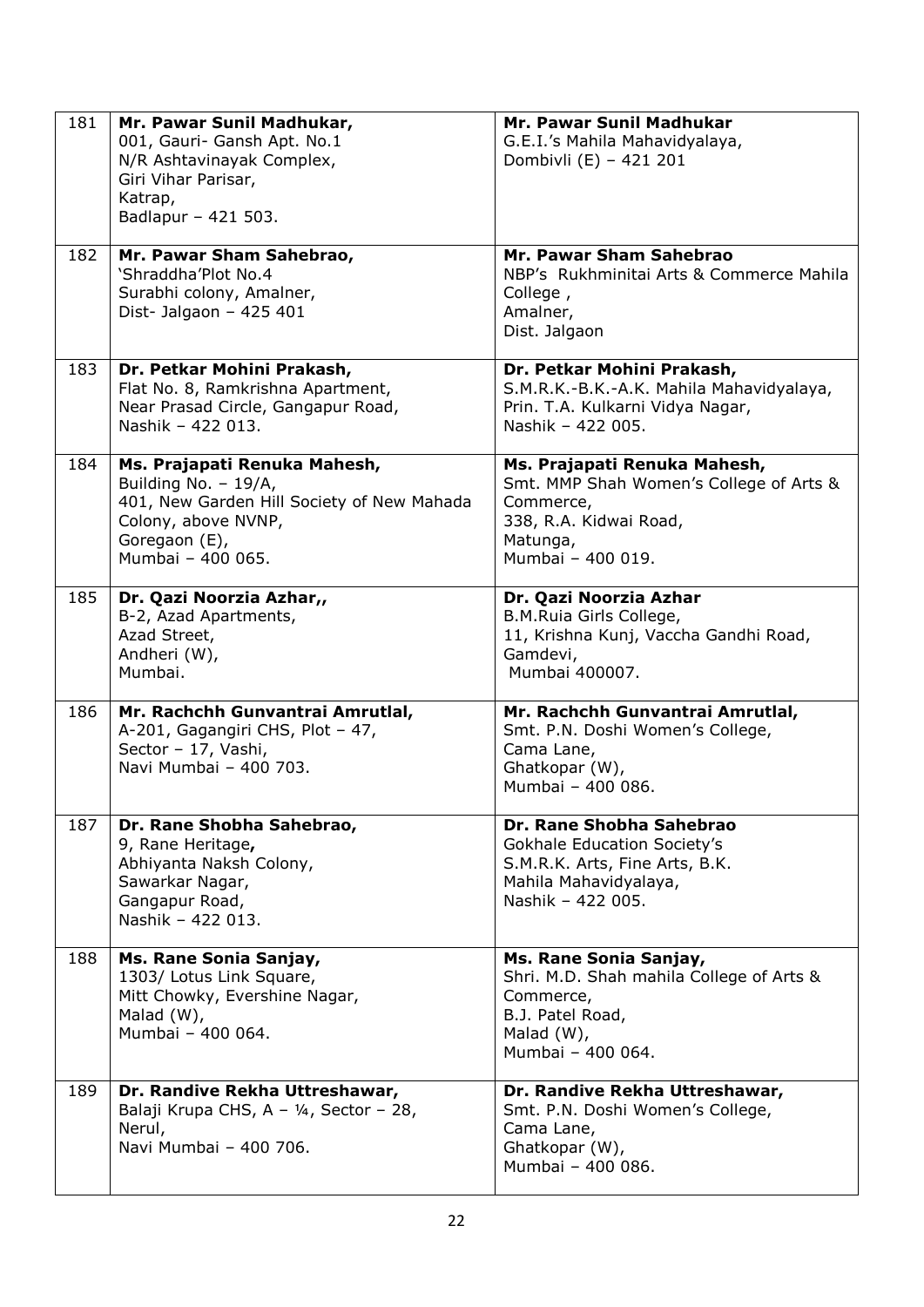| 190<br>191 | Ms. Reshma Murali,<br>B-404, Sagar Garden,<br>Opp. Vasant Oscar,<br>L.B.S. Marg,<br>Mulund (W),<br>Mumbai - 400 080<br>Ms. Rawal Shital Kartik,<br>Raheja 'Tipco' Heights, Tower No. 1,<br>1904, Rani Sati Marg, Near Passport Office,<br>Malad $(E)$ ,<br>Mumbai - 400 097. | <b>Ms. Reshma Murali</b><br>Smt. Maniben M.P.shah Women's College of<br>Arts & Commerce,<br>338 R.A. Kidwai Road,<br>Matunga - 400 019.<br>Ms. Rawal Shital Kartik,<br>VPMS' L.J.N.J. Mahila College,<br>Vile Parle (E),<br>Mumbai - 400 057. |
|------------|------------------------------------------------------------------------------------------------------------------------------------------------------------------------------------------------------------------------------------------------------------------------------|-----------------------------------------------------------------------------------------------------------------------------------------------------------------------------------------------------------------------------------------------|
| 192        | Ms. Sable Vanita Bhaskarrao,<br>Plot No.26, Flat. No.06,,<br>Sanjeevani Apartment,<br>Sai Nagari,<br>Shahanoorwadi,<br>Aurangabad,                                                                                                                                           | Ms. Sable Vanita Bhaskarrao<br>J.S.P.M.'s Mahila Kala Mahavidyalaya,<br>Near Ayappa Mandir,<br>Beed-by-pass,<br>Aurangabad-431 005.                                                                                                           |
| 193        | Ms. Salunke Archana Vasaantrao,<br>'Aai'Bunglow, Navashya<br>Ganapati Nagar,<br>Gangapur Road,<br><b>Nashik</b>                                                                                                                                                              | Ms. Salunke Archana Vasaantrao<br>SMRK-AK Mahila Mahavidyalaya,<br>College Road,<br>Nashik - 422 005.                                                                                                                                         |
| 194        | Ms. Sathe Madhavi Indrajit,<br>2, Yashodhara Near Kirti College,<br>Veer Savarkar Marg, Dadar<br>Mumbai-400028                                                                                                                                                               | Ms Sathe Madhavi Indrajit<br>Smt Maniben M P School Women's College<br>Of Arts & Commerce, 338 R.A. Kidwai Road<br>Matunga (E),<br>Mumbai- 400 019.                                                                                           |
| 195        | Mr. Shaikh Yunus AB. Rashid,<br>A/P Pimprala,<br>Garjana Chowk,<br>Pimprala,<br>Jalgaon - 925 002.                                                                                                                                                                           | Mr. Shaikh Yunus AB Rashid<br>ADPM'S Women's College of Arts,<br>Commerce and Home Science,<br>Khajamia,<br>Jalgaon - 425 001.                                                                                                                |
| 196        | Dr. Shadija Hiral Haresh,<br>B-5 Rishikesh C.H.S.<br>Evershine Nagar, Malad (W),<br>Mumbai - 400 064.                                                                                                                                                                        | Dr. Shadija Hiral Haresh<br>Shri. M.D. Shah Mahila College,<br>B.J. Patel Road,<br>Malad (W),<br>Mumbai - 400 064                                                                                                                             |
| 197        | Ms. Saini Manjot Kaur,<br>705/ Building 9, Neelsiddhi Amarante,<br>Plot 4, Sector 9E, Kalamboli,<br>Navi Mumbai - 410 218.                                                                                                                                                   | Ms. Saini Manjot Kaur,<br>Dr. B.M.N. College of Home Science,<br>338, R.A. Kidwai Road,<br>Matunga,<br>Mumbai - 400 019.                                                                                                                      |
| 198        | Dr. Sengupta Rupali Samrav,<br>1906/B $1^{st}$ C.R. Lokhandwala Complex,<br>Andheri (W), Mumbai - 400 053.                                                                                                                                                                   | Dr. Sengupta Rupali Samrav,<br>Dr. B.M.N. College of Home Science,<br>338, R.A. Kidwai Road,<br>Matunga,<br>Mumbai - 400 019.                                                                                                                 |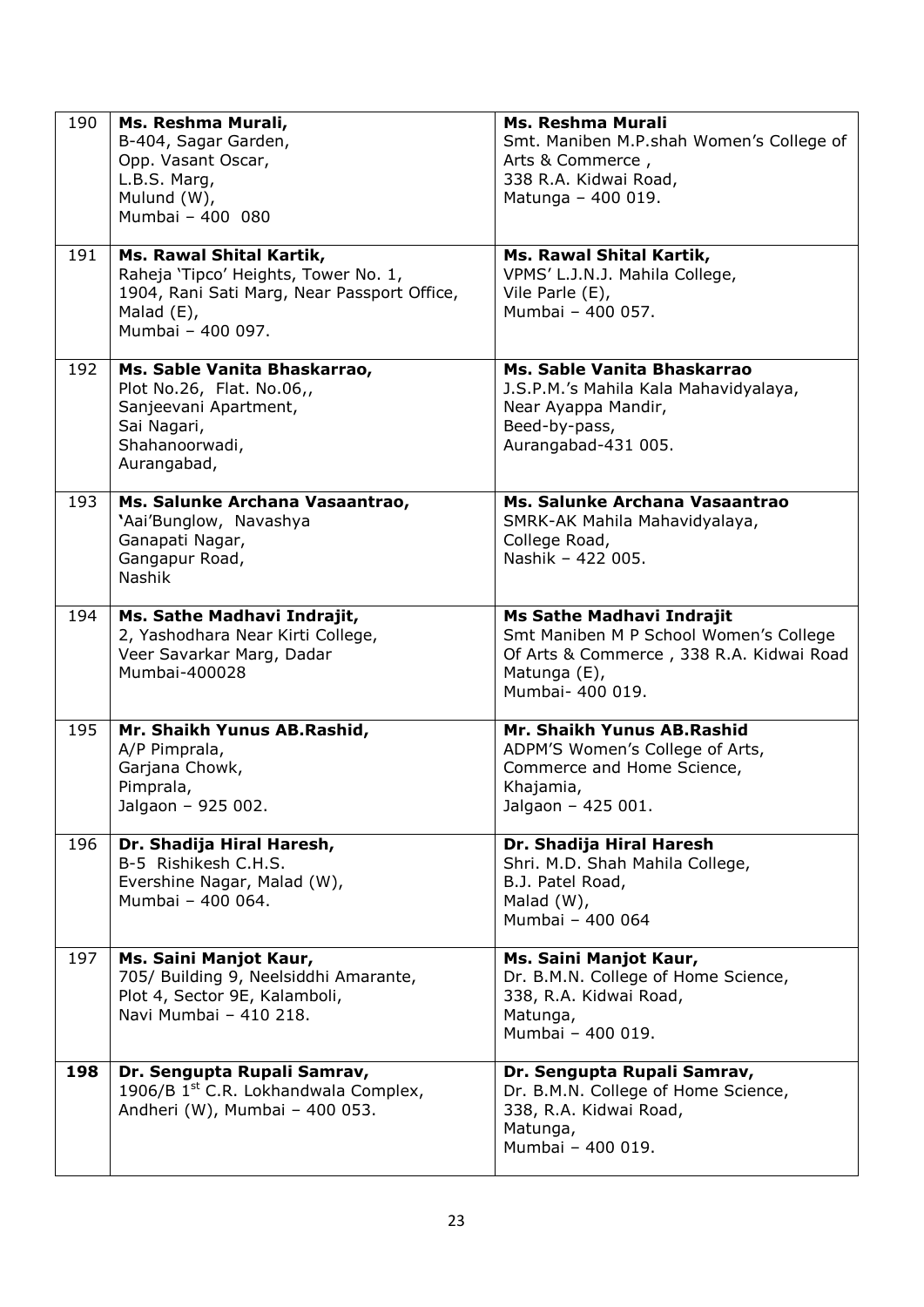| 199 | Mr. Seth Amitabh,<br>Flat 06, A-6/19, Vima Vijay CHSL,<br>Jeevan Bima Nagar, Borivali (W),<br>Mumbai - 400 103.                    | Mr. Seth Amitabh,<br>Shri. M.D. Shah mahila College of Arts &<br>Commerce,<br>B.J. Patel Road,<br>Malad (W),<br>Mumbai - 400 064.                                   |
|-----|------------------------------------------------------------------------------------------------------------------------------------|---------------------------------------------------------------------------------------------------------------------------------------------------------------------|
| 200 | Dr. Shah Shilpa Deven,<br>602/B, Amazon CHS Ltd.,<br>Jayraj Nagar, Borivali (W),<br>Mumbai - 400 092.                              | Dr. Shah Shilpa Deven<br>Shri. MD Shah Mahila College,<br>B.J. Patel Road, Malad(W),<br>Mumbai - 400 064                                                            |
| 201 | Dr. Shah Hina R.<br>A-2, oberiy Building,<br>J.P. Road,<br>Andheri (W),<br>Mumbai - 400 054.                                       | Dr. Shah Hina R.<br>Smt. Maniben M.P. Shah Women's College<br>of Arts and Commerce,<br>338, R.A. kidwadi Road, Matunga,<br>Mumbai - 400 019.                        |
| 202 | Dr. Shah Neeta Prataprai,<br>A/8, Shiv Ganga Apartments, 3rd Floor,<br>Zaver Road,<br>Mulund (W),<br>Mumbai - 400 080.             | Dr. Shah Neeta Prataprai,<br>Smt. P.N. Doshi College,<br>Cama Lane,<br>Ghatkopar (W),<br>Mumbai - 400 086.                                                          |
| 203 | Ms. Shanthi Seshdari,<br>131, B.Vrindavan,<br>Mukund Quarters,<br>L.B.S. Marg,<br>Ghatkopar (W),<br>Mumbai - 400 086.              | Ms. Shanthi Seshdari<br>Smt.M.P. Shah Women's College of<br>Arts & Commerce,<br>338, R.A. Kidwai Road,<br>Matunga - 400 019.                                        |
| 204 | Mr. Shejwal Jitendra Baburao,<br>Samiksha Niwas,<br>Opp. Dhoot Bunglow,<br>Kanchanwadi,<br>Paithan Road,<br>Aurangabad $-431009$ . | Mr. Shejwal Jitendra Baburao<br>Janata Shikshan Prasarak Mandal's Mahila<br>Kala Mahavidyalaya,<br>Dhillon Buildig,<br>Beed-by-pass Road,<br>Aurangabad $-431$ 005. |
| 205 | Ms. Shelar Rekha Prakash,<br>B/404, Aditi, SVP Nagar, Mhada,<br>Andheri (W),<br>Mumbai - 400 053.                                  | Ms. Shelar Rekha Prakash,<br>Dr. B.M.N. College of Home Science,<br>338, R.A. Kidwai Road,<br>Matunga,<br>Mumbai - 400 019.                                         |
| 206 | Dr. Singh Beenu Ashok,<br>104-B-Rahul Apts.<br>Opp. Shoppers Stop,<br>S.V.Road,<br>Andheri (W),<br>Mumbai - 400 058                | Dr. Singh Beenu Ashok<br>B.M. Ruia Mahila Mahavidyalaya<br>11, Krishna Kunj,<br>Vachha Gandhi Marg,<br>Gamdevi,<br>Mumbai - 400 007.                                |
| 207 | Dr. Shinde Raju Katthu,<br>Plot No.47, Mahatmaji Nagar,<br>Behind Sindhuratna School<br>Sakri Road,<br>Dhule - 424 001.            | Dr. Shinde Raju Katthu<br>W.K.B.S. Arts Com B.C.A.Home Science<br>College for Women Deopur,<br>Dhule.-424005.                                                       |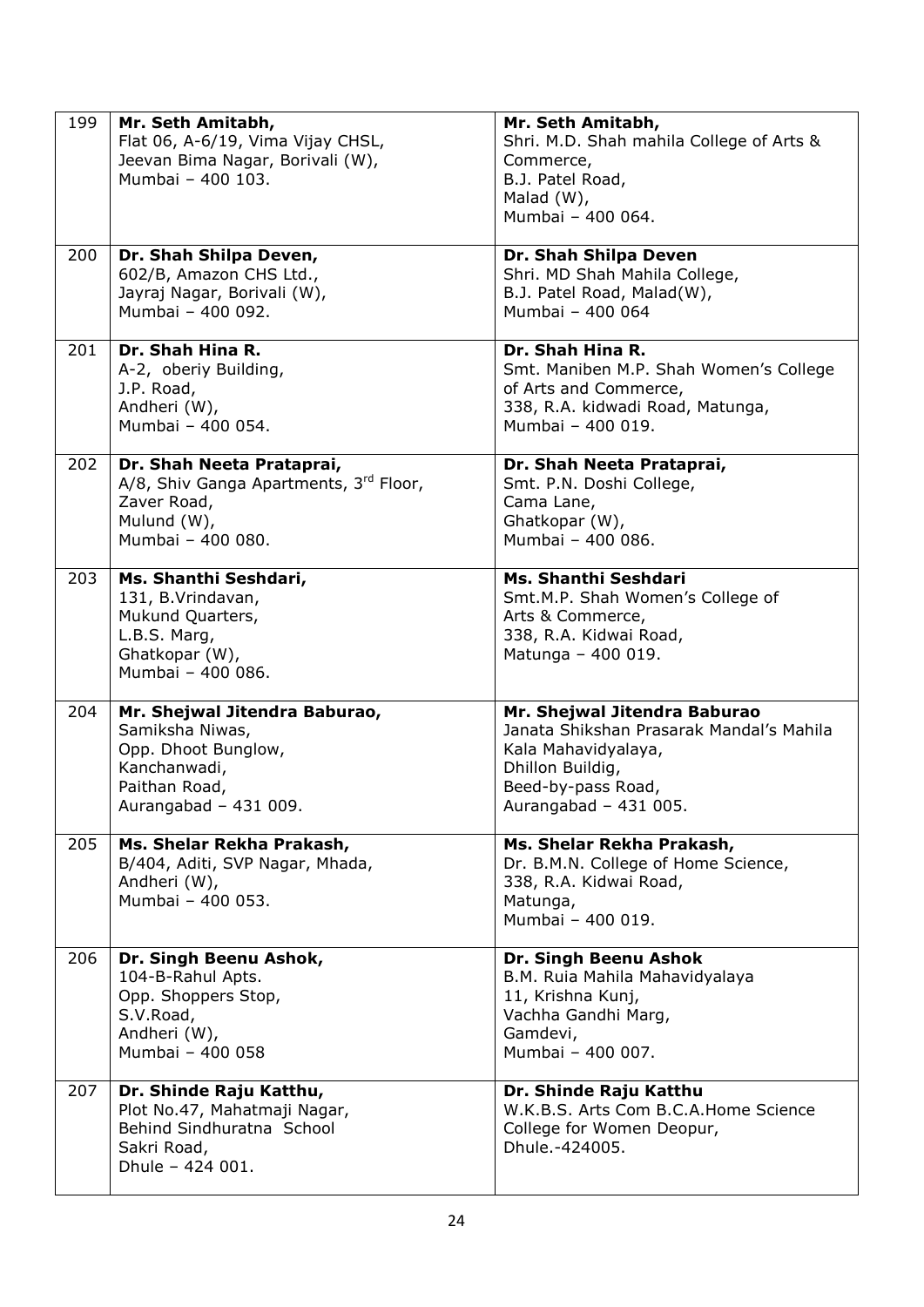| 208<br>209 | Ms. Shukla Babita Brijesh,<br>A-201 Hari Mag C.H.S., Plot No. 32,<br>Sector - 03, New Panvel,<br>Dist. Raigad,<br>Navi Mumbai - 410 206.<br>Ms. Singh Malti Shyamnarayan, | Ms. Shukla Babita Brijesh,<br>Shri M.D. Shah Mahila College of Arts &<br>Commerce,<br>B.J. Patel Road,<br>Malad (W),<br>Mumbai - 400 064.<br>Ms. Singh Malti Shyamnarayan, |
|------------|---------------------------------------------------------------------------------------------------------------------------------------------------------------------------|----------------------------------------------------------------------------------------------------------------------------------------------------------------------------|
|            | Century Quarters Building No. 11,<br>Room No. 09, P.B. Marg, Worli,<br>Mumbai - 400 030.                                                                                  | Smt. P.N. Doshi College,<br>Cama Lane,<br>Ghatkopar (W),<br>Mumbai - 400 086.                                                                                              |
| 210        | Dr. Singh Kiran Mahendra,<br>3-C, Bella Cosmos Country,<br>Near Sri Ram Hospital, Ovala,<br>G.B. Road, Thane (W),<br>Pin - 400 615.                                       | Dr. Singh Kiran Mahendra,<br>Smt. MMP Shah Women's College of Arts &<br>Commerce,<br>338, R.A. Kidwai Road,<br>Matunga,<br>Mumbai - 400 019.                               |
| 211        | Ms. Sirisilla Sharada Balraj,<br>H-8/504, Anand CHSL., New Mhada Colony,<br>Pratiksha Nagar, Sion (E),<br>Mumbai - 400 022.                                               | Ms. Sirisilla Sharada Balraj,<br>Dr. B.M.N. College of Home Science,<br>338, R.A. Kidwai Road,<br>Matunga,<br>Mumbai - 400 019.                                            |
| 212        | Dr. Singh Poonam Ishwar,<br>8/302, Ruby CHS Ltd., Garden Estate,<br>Opp. D Mart, Thane (W),<br>Pin - 400 601                                                              | Dr. Singh Poonam Ishwar,<br>Smt. P.N. Doshi College,<br>Cama Lane,<br>Ghatkopar (W),<br>Mumbai - 400 086.                                                                  |
| 213        | Mr. Singh Shyambabu kamala,<br>J 1/14, Spaghetti, Sector 15,<br>Kharghar,<br>Navi Mumbai - 410 210.                                                                       | Mr. Singh Shyambabu kamala,<br>Smt. P.N. Doshi College,<br>Cama Lane,<br>Ghatkopar (W),<br>Mumbai - 400 086.                                                               |
| 214        | Dr. Soman Sheena M.<br>Gagangiri Complex,<br>C-102, New Link Road,<br>I.C. Colony Extension,<br>Dahisar (W), - 400 068                                                    | Dr. Soman Sheena M.<br>Shri. M.D. Shah Mahila College,<br>B.J. Patel Road, Malad(W),<br>Mumbai - 400 064                                                                   |
| 215        | Dr. Shinde Suvarna Tryambak,<br>34, Nandanwan Bank Colony,<br>Vidyanagari,<br>Deopur,<br>Dhule - 424 005.                                                                 | Dr. Shinde Suvarna Tryambak<br>W.K.B.S. Arts Com B.C.A.Home Science<br>College for Women Deopur, Dhule.-424005.                                                            |
| 216        | Dr. Sonkamble Uttam Baliram,<br>07, Saidrishti 208/209<br>36 A Khutwad nagar,<br>Nashik - 422 008.                                                                        | Dr. Sonkamble Uttam Baliram<br>SMRK-AK Mahila Mahavidyalaya,<br>College Road,<br>Nashik - 422 005                                                                          |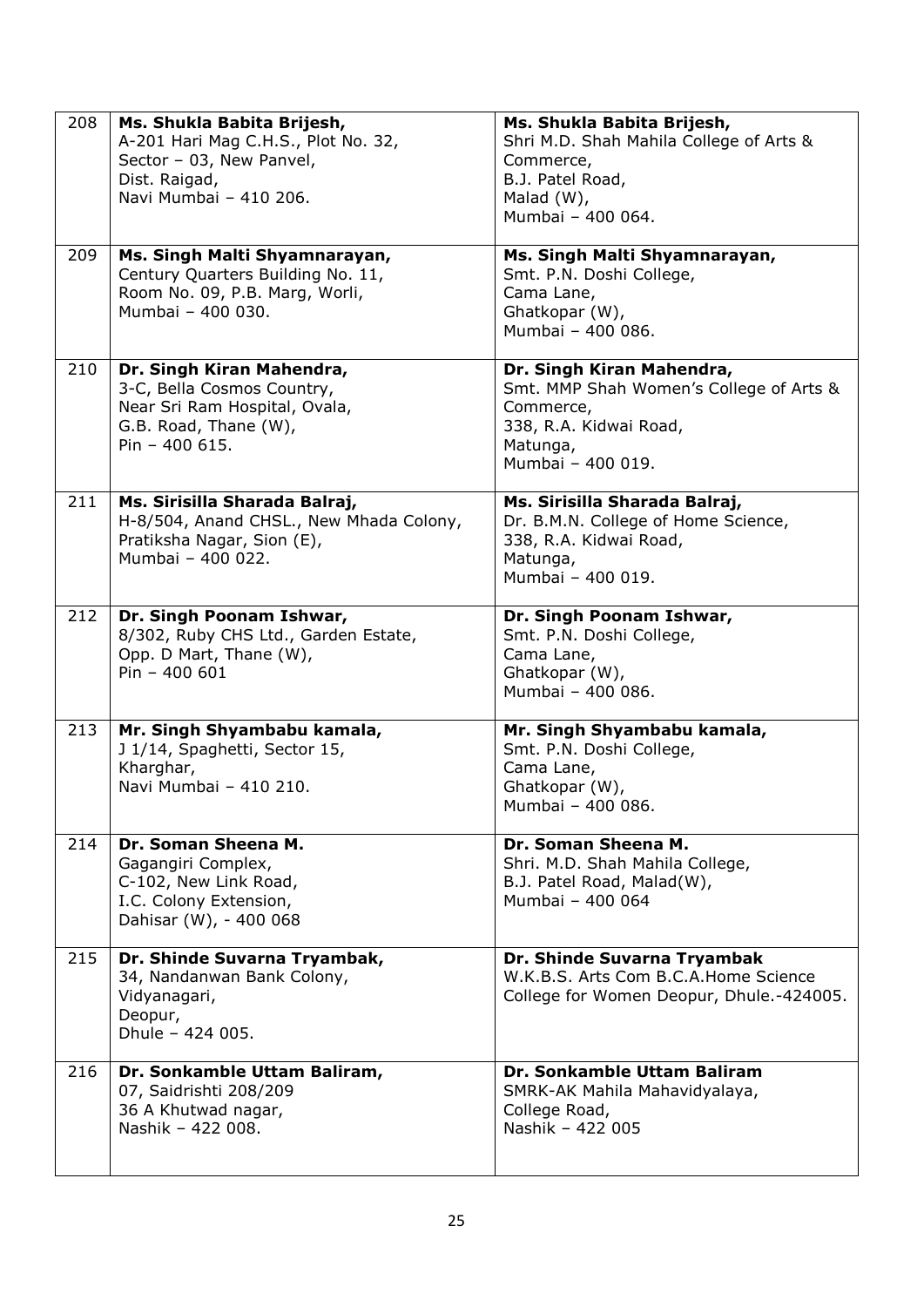| 217 | Dr. Songirkar Nitin Bhatu,<br>Flat No.C-2, Govinda Apartment,<br>Near Wisdom School,<br>Rameshwar Nagar,<br>Gangapur Road,<br>Nashik - 422 013.                       | Dr. Songirkar Nitin Bhatu<br>SMRK-AK Mahila Mahavidyalaya,<br>Prin T.A. Kulkarni Vidyanagar,<br>College Road,<br>Nashik - 422 005.                                                      |
|-----|-----------------------------------------------------------------------------------------------------------------------------------------------------------------------|-----------------------------------------------------------------------------------------------------------------------------------------------------------------------------------------|
| 218 | Dr. Surve Rahul Nivrutti<br>C/o, Shri Narayan D. Bhagat,<br>Naka No.1<br>Pratapsihn Chowk,<br>Sujaynagar, Akluj,<br>Tal. Malshiras,<br>Dist. Solapur - 413 101        | Dr. Surve Rahul Nivrutti<br>Smt. Ratnaprabhadevi Mohite<br>Patil College of Home Science<br>For Women,<br>Akluj, Tal. Malshiras<br>Dist. Solapur - 413 101.                             |
| 219 | Ms. Suryavanshi Archana Digvijay,<br>651, Prashant Niwas,<br>South Shivaji Nagar,<br>Chandni Chowk,<br>Near Mali Talkies,<br>Sangli - 416 416.                        | Ms. Suryavanshi Archana Digvijay<br>Smt.C.B.Shah Mahila Mahavidyalaya,<br>Ratanshinagar,<br>Sangli - 416 416                                                                            |
| 220 | Ms. Surulkar Shilpa Sharadchandra,<br>Navghar Road Akanksha, Cooperative HSG,<br>A/61, Tata Colony,<br>Mulund (E),<br>Mumbai - 400 081.                               | Ms. Surulkar Shilpa Sharadchandra,<br>Dr. B.M.N. College of Home Science,<br>338, R.A. Kidwai Road,<br>Matunga,<br>Mumbai - 400 019.                                                    |
| 221 | Mr. Sutar Dilip Rangarao,<br>At - Post - Kanadur,<br>Tal. Shirala, Dist. Sangli,<br>Pin - 415 408.                                                                    | Mr. Sutar Dilip Rangarao,<br>Smt. Sushiladevi M. Desai Kanya<br>Mahavidyalaya,<br>Pethgaon.                                                                                             |
| 222 | Mr. Sonawane Prasanna M.<br>B-56, Krishna Tower,<br>IMP Company Road,<br>Kandivli(W),<br>Mumbai - 400 067.                                                            | Mr. Sonawane Prasanna M.<br>Shri. M.D. Shah Mahila College,<br>B.J. Patel Road,<br>Malad (W),<br>Mumbai - 400 064                                                                       |
| 223 | Ms. Syeda Sarwat Farheen,<br>Quazi Wada Town Hall,<br>V.I.P. Road,<br>Near cosmo radium works,<br>Near over bridge,<br>H.No.S.2-4-21<br>Aurangabad $-431001$ .        | <b>Ms. Syeda Sarwat Farheen</b><br>J.S.P.M's Mahila kala<br>Mahavidyalaya,<br>Dhillon Building,<br>Shri Ayappa Kaman<br>Beed By pass Road,<br>Satara Parisar,<br>Aurangabad $-431$ 010. |
| 224 | Mr. Tapkire Rajashree Suryakant,<br>Plot No.42, Vijayshree Residency,<br>Near Kalpataru Housing Society,<br>Sangli - Miraj Road,<br>Vishrambaug,<br>Sangli - 416 416. | Mr. Tapkire Rajashree Suryakant<br>Smt.C.B.shah Mahila Mahavidyalaya,<br>Ratanshinagar,<br>Sangli - 416 416                                                                             |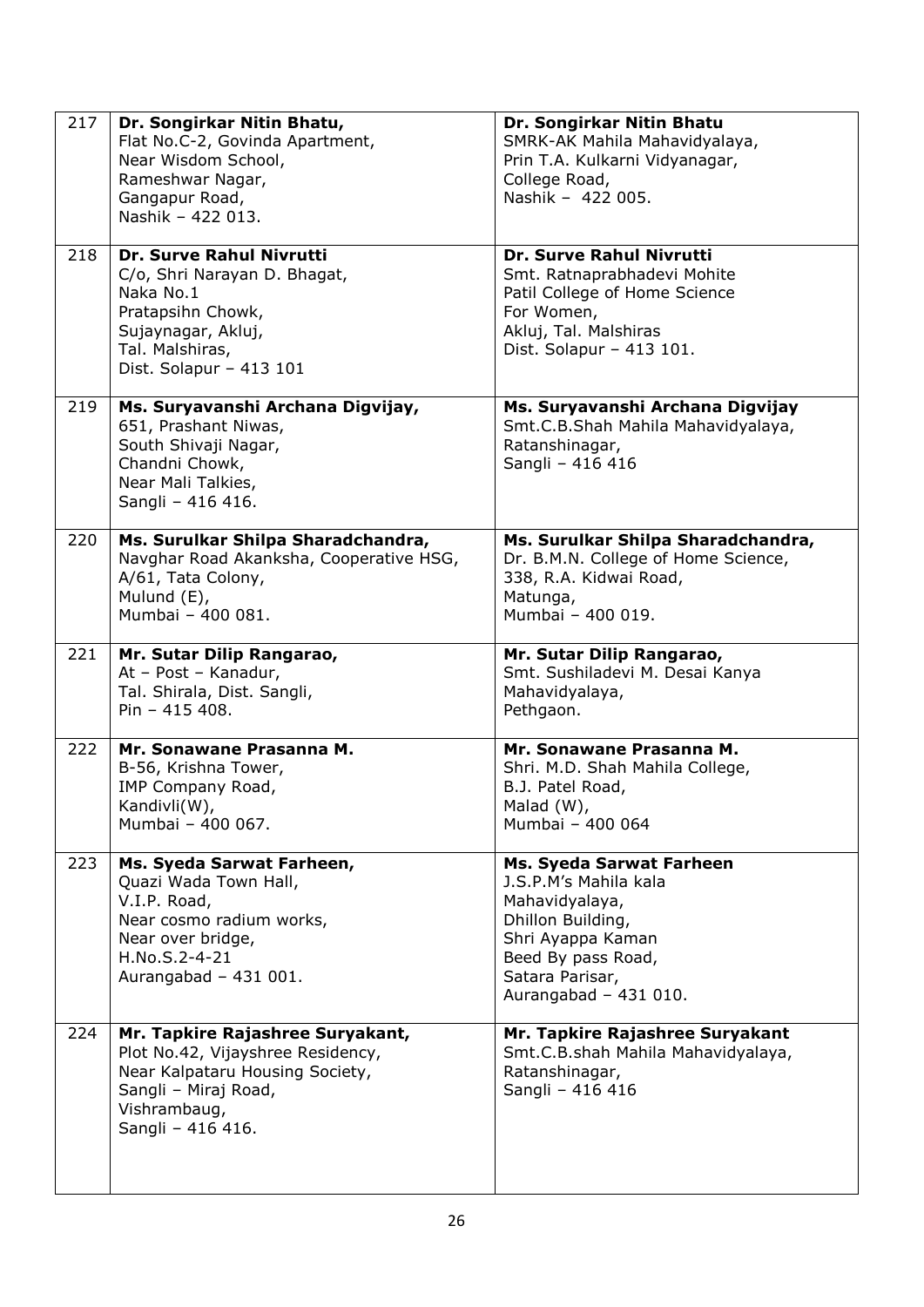| 225 | Dr. Tawandkar Surekha Anil,                   | Dr. Tawandkar Surekha Anil,             |
|-----|-----------------------------------------------|-----------------------------------------|
|     | A/P - Pethvadgaon, (Navin Vasahat),           | Smt. Sushiladevi M. Desai Kanya         |
|     | C/o - Balasaheb Shankar Bidkar,               | Mahavidyalaya,                          |
|     | (Shiv-Parvati Nivas), Near Tara Hospital,     | Peth Vadgaon Sanstha,                   |
|     | Tal. Hatkanangle, Dist. Kolhapur,             | Shikshan Prasarak Mandal,               |
|     | Pin - 416 112.                                | Kolhapur.                               |
|     |                                               |                                         |
| 226 | Dr. Tayade Aviraj Krishnarao,                 | Dr. Tayade Aviraj Krishnarao            |
|     | 1, Shri Dattaraj Park,                        | SMRK-AK Mahila Mahavidyalaya,           |
|     | Anand Vihar Colony,                           | College Road, Nashik - 5                |
|     | Anandvalli, Near Gangapur Road                |                                         |
|     | Police Station,                               |                                         |
|     | Gangapur Road,                                |                                         |
|     | Nashik - 422 013.                             |                                         |
| 227 | Dr. Tendulkar Bharati Madhukar,               | Dr. Tendulkar Bharati Madhukar,         |
|     | 604, Ravi-Anand Heights,                      | VPMS' L.J.N.J. Mahila College,          |
|     | Kumbharwada, Kopari,                          | Vile Parle (E),                         |
|     | Thane $(E)$ ,                                 | Mumbai - 400 057.                       |
|     | Pin $-400603$ .                               |                                         |
|     |                                               |                                         |
| 228 | Ms. Thakkar Zankhana Prakash,                 | Ms. Thakkar Zankhana Prakash,           |
|     | C-302, E - Plot, Rock Avenue,                 | Shri M.D. Shah Mahila College of Arts & |
|     | Near Hindustan Naka, Near I.C.I.C.I. Bank,    | Commerce,                               |
|     | Kandivali (W),                                | B.J. Patel Road, Malad (W),             |
|     | Mumbai - 400 067.                             | Mumbai - 400 064.                       |
|     |                                               |                                         |
| 229 | Ms. Thakare Charushila Vishwanath,            | Ms. Thakare Charushila Vishwanath       |
|     | 'Sayaali' Niwas, Behind Rest House,           | Rukhminitai Arts & Commerce             |
|     | Amalner,                                      | Mahila College, Amalner                 |
|     | Dist- Jalgaon - 425 401                       | Dist- Jalgaon.                          |
| 230 | Ms. Thaker Parag Rajnikant,                   | Ms. Thaker Parag Rajnikant              |
|     | 101, Ichha-Kutir,                             | Shri M.D. Shah Mahila College of Arts & |
|     | Vayudevta's temple complex,                   | Commerce,                               |
|     | Devidas Lane,                                 | Liberty Garden,                         |
|     | S.V.P. Road,                                  | B.P.Road,                               |
|     | Borivali (W),                                 | Malad (W),                              |
|     | Mumbai - 400 103                              | Mumbai - 400 064.                       |
|     |                                               |                                         |
| 231 | Ms. Tiwari Usha Kiran Atma Prakash,           | Ms. Tiwari Usha Kiran Atma Prakash      |
|     | 102, Prajapati,                               | B.M.Ruia Mahila Mahavidyalaya,          |
|     | Residency -2, Plot No.13                      | Krishna Kunj, Vaccha Gandhi Road,       |
|     | Sector-5, Kharghar,<br>Navi Mumbai - 410 210. | Gamdevi,                                |
|     |                                               | Mumbai 400007.                          |
| 232 | Dr. Uparwat vinod Vasudeo,                    | Dr. Uparwat vinod Vasudeo,              |
|     | Plot No. 10, Saiekta Nagar,                   | W.K.B.S. Mandal's Arts and Commerce     |
|     | Near By Sinchan Bhavan,                       | College for Women's,                    |
|     | Sakri Road, Dhule - 424 005.                  | Deopur,                                 |
|     |                                               | Dhule - 424 005.                        |
|     |                                               |                                         |
| 233 | Mr. Vadhrya Santosh Kalumal,                  | Mr. Vadhrya Santosh Kalumal,            |
|     | B.K. 533, Room No. 5, Near Siru Chowks,       | Smt. P.N. Doshi Women's College,        |
|     | Ulhasnagar, Dist. Thane.<br>Pin - 421 002.    | Cama Lane,                              |
|     |                                               | Ghatkopar (W),<br>Mumbai - 400 086.     |
|     |                                               |                                         |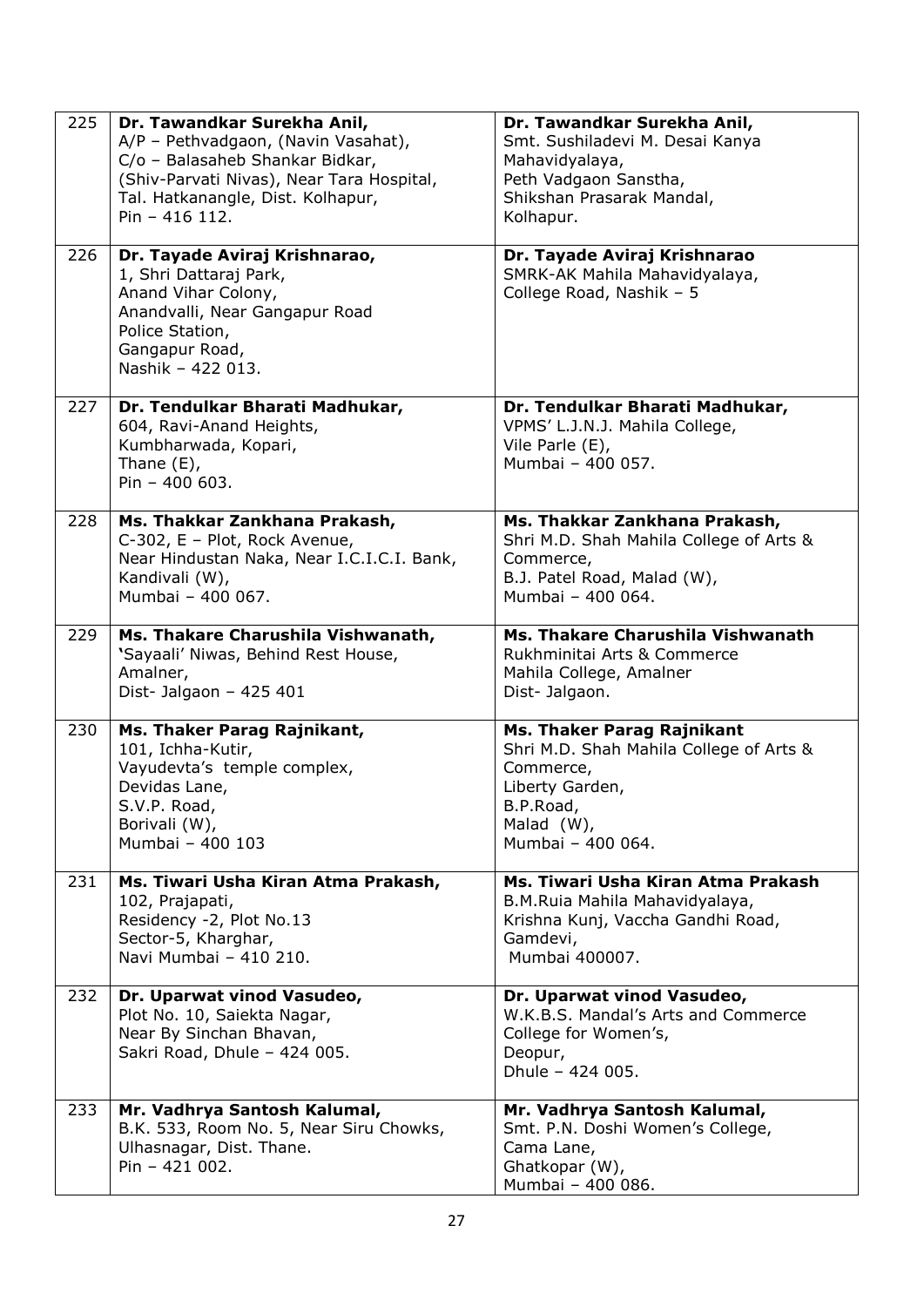| 234 | Ms. Vaidya Swati Arvind,<br>503, Nav Oudumber CHS<br>Pandurang Wadi,<br>Lane 2, Manpada Road,<br>Dombivali (E), - 421 201.                         | Ms. Vaidya Swati Arvind<br>Smt. B.M. Ruia Mahila Mahavidyalaya,<br>Gamdevi,<br>Mumbai 400 007.                                                         |
|-----|----------------------------------------------------------------------------------------------------------------------------------------------------|--------------------------------------------------------------------------------------------------------------------------------------------------------|
| 235 | Ms. Vaishampayan Vinaya Mahendra,<br>B-5 Suyog CHS,<br>Opp. Sion Fort, Sion (E),<br>Mumbai - 400 022.                                              | Ms. Vaishampayan Vinaya Mahendra<br>Dr. B.M.N. College of Home Science,<br>338, R.A.Kidwai Road<br>Matunga - 400 019.                                  |
| 236 | Ms. Vayvaharkar Rashmi Yatin,<br>D/2, Manoj Society,<br>S.G. Marg, Prabhadevi,<br>Mumbai - 400 025.                                                | Ms. Vayvaharkar Rashmi Yatin<br>Dr. Bhanuben Mahendra Nanavati College<br>of Home Science,<br>338, R.A. Kidwai Road, Matunga,<br>Mumbai - 400 019.     |
| 237 | Mr. Verma Vaishnavi Rajendra,<br>Akshay CHS. A 501,<br>A Wing, 10 <sup>th</sup> Road,<br>Next to Jain Mandir,<br>Chembur,<br>Mumbai - 400 071.     | Mr. Verma Vaishnavi Rajendra<br>Smt. Maniben M. P. Shah Womens College<br>of Arts & Commerce,<br>338, R.A. kidwadi Road,<br>Matunga,<br>Mumbai -400019 |
| 238 | Mis. Varma Aarti Vyas,<br>Balaram Patil Chawl, R. No. 1, Savarkar Nagar<br>Mumbra, Dist-Thane                                                      | Mis. Varma Aarti Vyas<br>Smt.P.N.Doshi Women's College<br>Cama lane Ghatkopar(W)                                                                       |
| 239 | Mr. Vispute Ratnakar Chhabu,<br>27/B Dhandai Nagar,<br>Gondur Rd, Walwadi,<br>Deopur,<br>Dhule - 424 002.                                          | Mr. Vispute Ratnakar Chhabu<br>W.K.B. Seva Mandal's<br>Arts & Com. College for<br>Women, Deopur<br><b>Dhule</b>                                        |
| 240 | Dr. Vora Smita Rajen,<br>D-402, Vijaypark, C.H.S.<br>Mathuradas Ext. Road,<br>Kandivali (W),<br>Mumbai - 400 067.                                  | Dr. Vora Smita Rajen<br>Shri. M.D. Shah Mahila College,<br>B.J. Patel Road, Malad(W),<br>Mumbai - 400 064                                              |
| 241 | Mr. Waghmare Sunil Ramkrishna,<br>Plot NO.77, R.K. Nagar,<br>Dhule Road, Amalner,<br>Dist. Jalgaon - 425 401.                                      | Mr. Waghmare Sunil Ramkrishna<br>Rukhminitai Arts & Commerce College,<br>Amalner<br>Dist. Jalgaon - 425 401                                            |
| 242 | Mr. Wakekar Vijay Sukhdev,<br>Plot No. 10, Nagsen Colony, Kandari,<br>Tal. Bhusawal, Dist. Jalgaon,<br>Pin - 425 201.                              | Mr. Wakekar Vijay Sukhdev,<br>Women's College of Arts, Commerce &<br>Computer Application,<br>Dongar Kathore,<br>Tal. Yawal, Dist. Jalgaon.            |
| 243 | Mr. Yadav Rajesh Dattatray,<br>158, South Shivajinagar, Dhangar Galli,<br>Venkatesh Chowk,<br>Panch Mukhi Maruti Mandir Road,<br>Sangli - 416 416. | Mr. Yadav Rajesh Dattatray,<br>Smt. C.B. Shah Mahila Mahavidyalaya,<br>Ratanshinagar,<br>Sangli - 416 416.                                             |